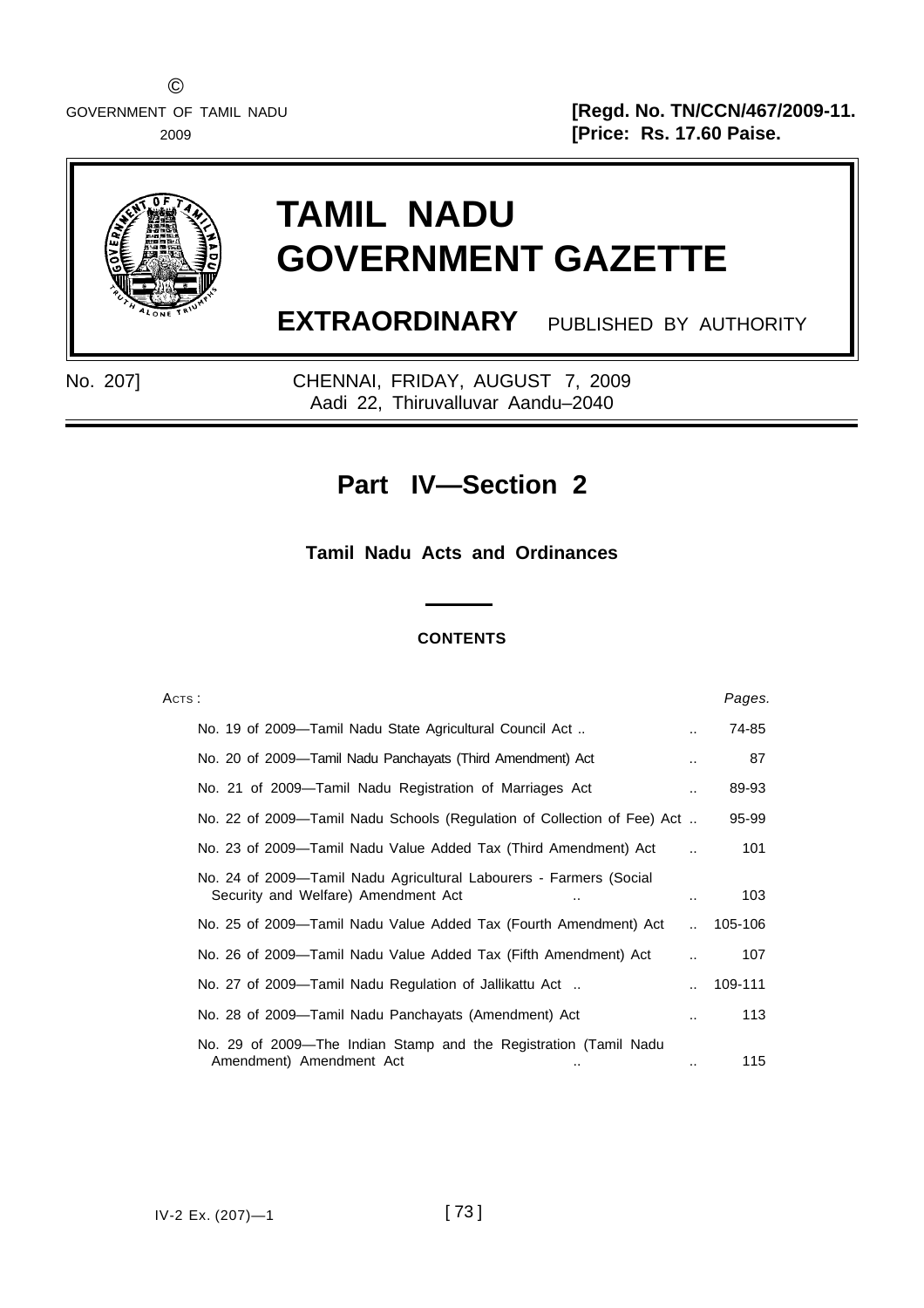The following Act of the Tamil Nadu Legislative Assembly received the assent of the Governor on the 5th August 2009 and is hereby published for general information:—

### **ACT No. 19 OF 2009**

### *An Act to regulate Agricultural Practice and to provide for the establishment of Agricultural Council and the maintenance of register of persons having qualification in agriculture or horticulture and for matters connected therewith.*

WHEREAS it is expedient to make provisions for the regulation of agricultural practice and to provide, for that purpose, to establish Agricultural Council and the maintenance of register of persons having qualification in agriculture or horticulture for the state of Tamil Nadu and for matters connected therewith or ancillary thereto ;

BE it enacted by the Legislative Assembly of the State of Tamil Nadu in the Sixtieth Year of the Republic of India as follows:—

### **CHAPTER-I.**

#### **PRELIMINARY.**

Short title, extent and commencement.

**1.** (1) This Act may be called the Tamil Nadu State Agricultural Council Act, 2009.

(2) It extends to the whole of the State of Tamil Nadu.

(3) It shall come into force on such date as the Government may, by notification, appoint.

Definitions.

**2.** In this Act, unless the context otherwise requires,—

(1) "*agricultural institution*" means any university or other institution which grants degree in agriculture or horticulture;

(2) "agricultural practitioner" means persons having agricultural qualification and carrying out agricultural project;

(3) "agricultural project" means specific programme of work pertaining to agriculture or horticulture with well-defined objectives and programme of action with time-frame along with financial implication;

(4) "agricultural qualification" means any of the qualifications specified in the Schedule which is granted by the institutions specified therein and the qualifications declared by the Government under sections 15 and 16;

(5) "committee" means the executive committee or other committees constituted by the Council under section 12;

(6) "Council" means the Tamil Nadu State Agricultural Council established under section 3 of the Act;

(7) "Government" means the State Government;

(8) "member" means the member of the Council;

(9) "register" means the Tamil Nadu State Agricultural Practitioners Register maintained under section 21;

(10) "regulation" means a regulation made under section 43 of this Act;

(11) "Schedule" means Schedule appended to this Act;

(12) "Secretary" means a person appointed by the Council under section 11.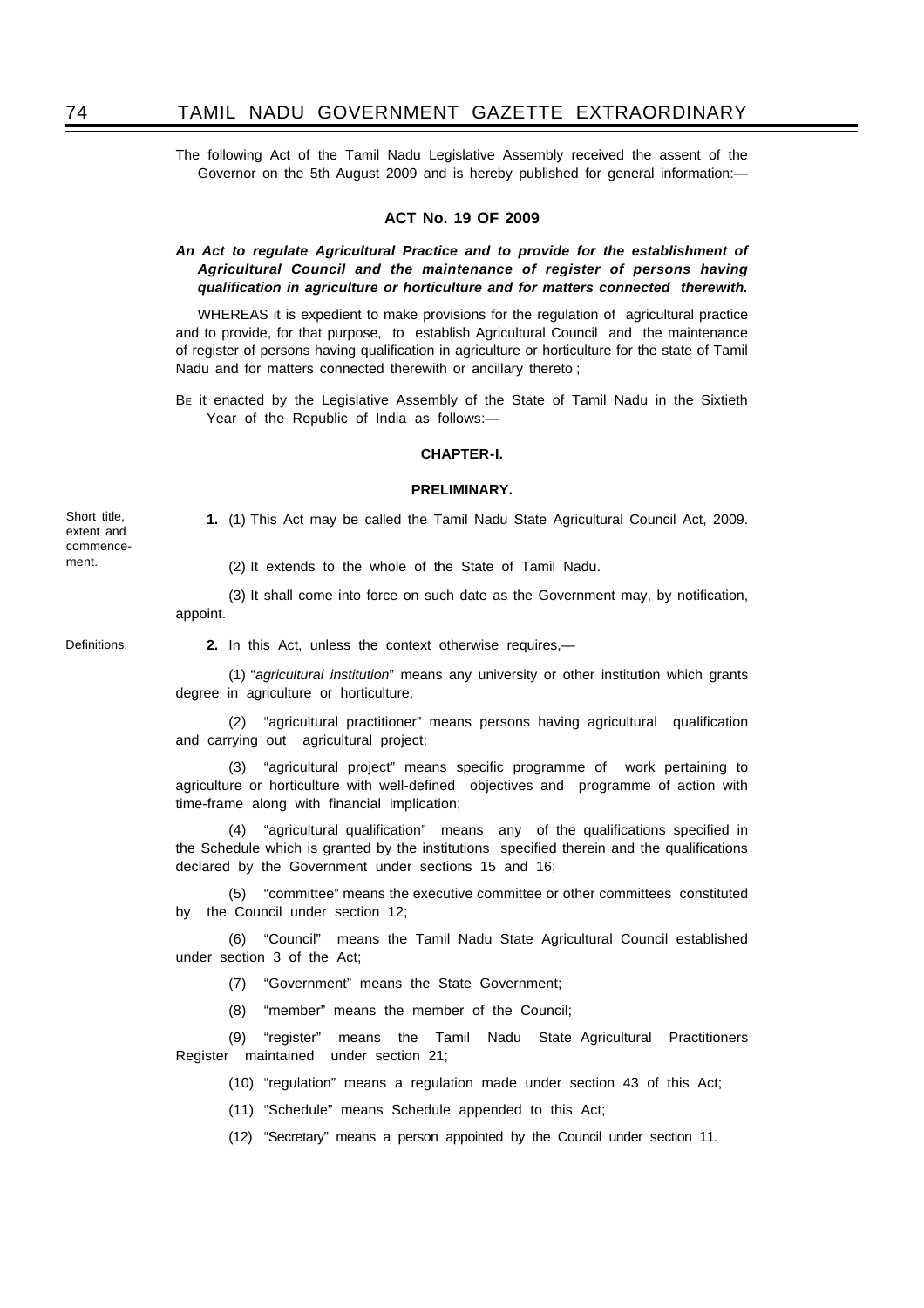### **CHAPTER - II**

### TAMIL NADU STATE AGRICULTURAL COUNCIL.

**3.** (1) The Government may, by notification, establish a Council to be called the Tamil Nadu State Agricultural Council.

(2) The Council shall be a body corporate by the name aforesaid, having perpetual succession and a common seal, with power to acquire, hold and dispose of property, both movable and immovable, and to contract and shall by the said name, sue or be sued.

(3) The Council shall consist of the following Members, namely:—

(*a*) twenty members to be elected, from among themselves, by the persons whose name has been entered in the register;

(*b*) "five senior faculty members one each representing the faculty of Agriculture, Horticulture, Forestry, Agricultural Engineering and Home Science to be nominated by the Tamil Nadu Agricultural University" established under the Tamil Nadu Agricultural University Act, 1971;

Tamil Nadu Act 8 of 1971.

> (*c*) two members of Agriculture Department of the Government having qualification in agriculture, to be nominated by the Government;

> (*d*) one member of Horticulture Department of the Government having qualification in horticulture, to be nominated by the Government;

> (*e*) one member of Agricultural Engineering Department of the Government having qualification in Agricultural Engineering to be nominated by the Government;

> (*f*) one leading Agricultural entrepreneur preferably with agricultural qualification to be nominated by the Government;

> (4) The President and the Vice-President of the Council shall be elected by the members of the Council from among themselves.

> (5) The names of persons nominated or elected as members of the Council including the President and the Vice-President shall be notified by the Government in the *Tamil Nadu Government Gazette.*

> (6) A person shall not be qualified for nomination or election to the Council unless he has registered himself in the register.

**4.** (1) An election, under clause (a) of sub-section (3) of section 3 shall be conducted by the Government in accordance with such rules as may be prescribed and any rules so made may provide that pending the preparation of register in accordance with the provisions of this Act, the members referred to in clause (a) of sub-section (3) of section 3 may be nominated by the Government.

(2) Where any dispute arises regarding any election to the Council, it shall be referred to the Government for its decision which shall be final.

**5.** (1) The President or Vice-President shall hold office for a term not exceeding four years and not extending beyond the expiry of his term as a member.

(2) Subject to the provisions of sub-section (1), a member shall hold office for a term of four years from the date of his election or nomination to the Council:

Provided that such a member shall, notwithstanding the expiry of the said period of four years continue to hold office until his successor is elected or nominated.

(3) Member of the Council shall be eligible for re-nomination or re-election.

(4) Where the term of four years in respect of any member of the Council is about to expire, a successor may be nominated or elected at anytime within one month before the said term expires, but he shall not assume office until the said term has expired.

Establishment and Composition of the Council.

Mode of election.

Term of Office of President, Vice-President and members.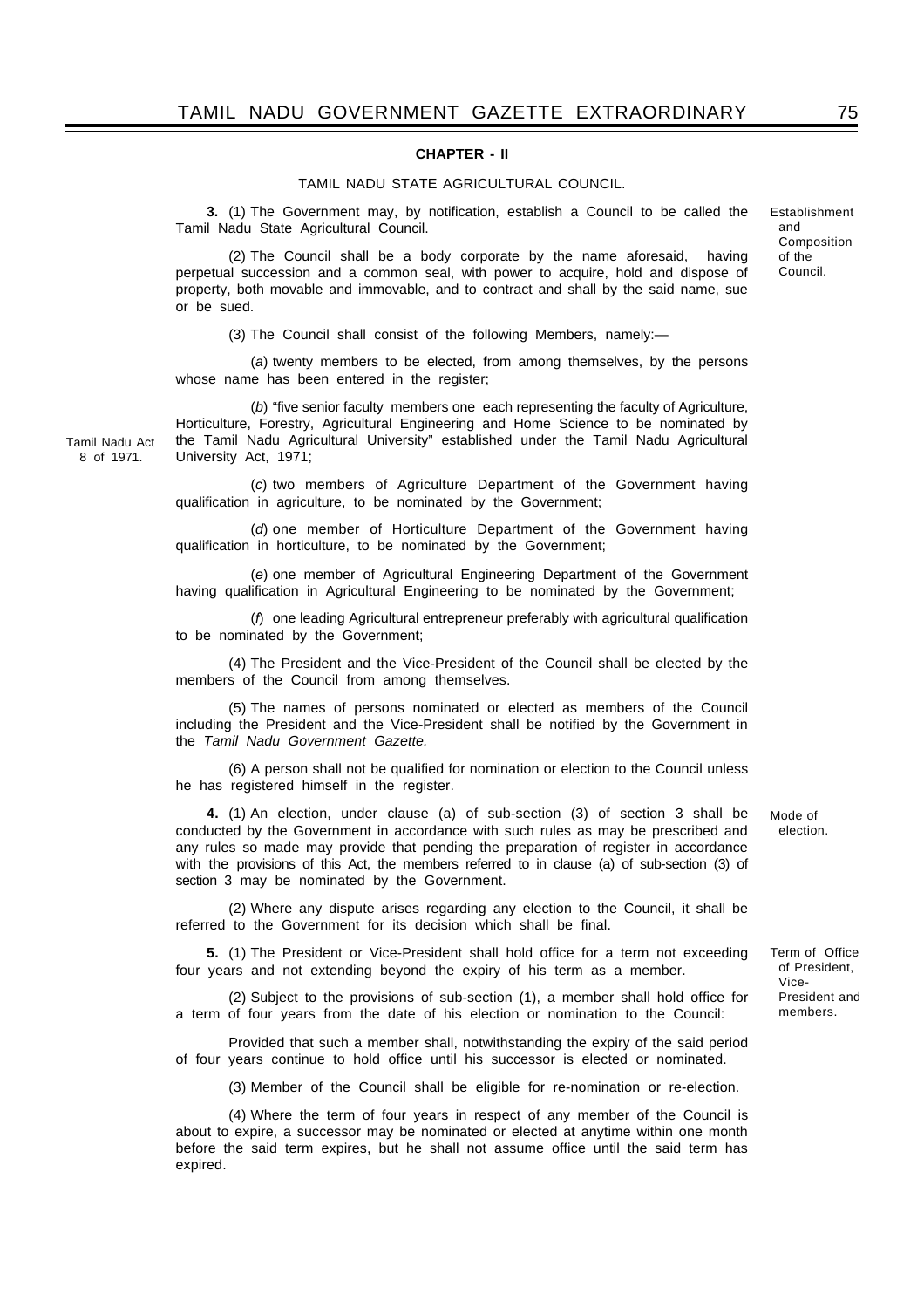Cessation of membership.

**6.** (1) An elected or nominated member shall be deemed to have vacated his office:—

(*a*) if he is absent without excuse, sufficient in the opinion of the Council, from three consecutive meetings of the Council;

(*b*) in the case of the member elected or nominated, if he ceases to be a person enrolled in the register;

(*c*) if he has been convicted of an offence involving moral turpitude and punishable with imprisonment;

(*d*) if he is an undischarged insolvent;

(*e*) if he is of unsound mind and stands so declared by competent court.

(2) On the occurrence of a vacancy referred to in sub-section (1), the Secretary shall forthwith report the fact of such vacancy to the Government and thereafter the Government may subject to the proviso to section 7, take necessary steps to fill such vacancy.

**7.** A casual vacancy in the Council shall be filled by nomination or election, as the case may be, and the person nominated or elected to fill the vacancy shall hold office only for the remainder of the term for which the member whose place he takes, was nominated or elected:

Provided that no such casual vacancy occurring within six months on the date of expiry of the term of office of a nominated or an elected member need be filled under this section.

**8.** (1) The President or Vice-President of the Council may at any time resign his office by notice in writing, addressed to the Council and delivered to the Secretary and the resignation shall take effect from the date on which it is accepted by the Council or on the expiry of ninety days from the date of receipt of the resignation by the Secretary whichever is earlier.

(2) A member may at any time resign his office by notice in writing addressed to the President and every such resignation shall take effect from the date on which it is accepted by the President or on the expiry of ninety days from the date of receipt of the resignation by the President, whichever is earlier.

**9.** (1) The Council shall meet every quarter in a year at such time and place as may be appointed by the Council.

(2) The quorum necessary for the transaction of business at a meeting of the Council shall be nine.

(3) The President when present shall preside at the meeting of the Council, and in his absence, the Vice-President, and in the absence of both, any other member elected by the members present from amongst themselves shall preside at such meeting.

(4) Save as otherwise provided in this Act, all questions which come up before any meeting of the Council shall be decided by a majority of the members present and voting.

(5) In the case of an equality of votes, the President of the Council or the member who presides the meeting shall have a casting vote.

(6) Subject to the provisions of sub-sections (1) to (5), the Council shall observe such rules of procedure in regard to transaction of business at its meetings as may be provided in the regulation.

Casual

Vacancy.

Resignation.

Meetings.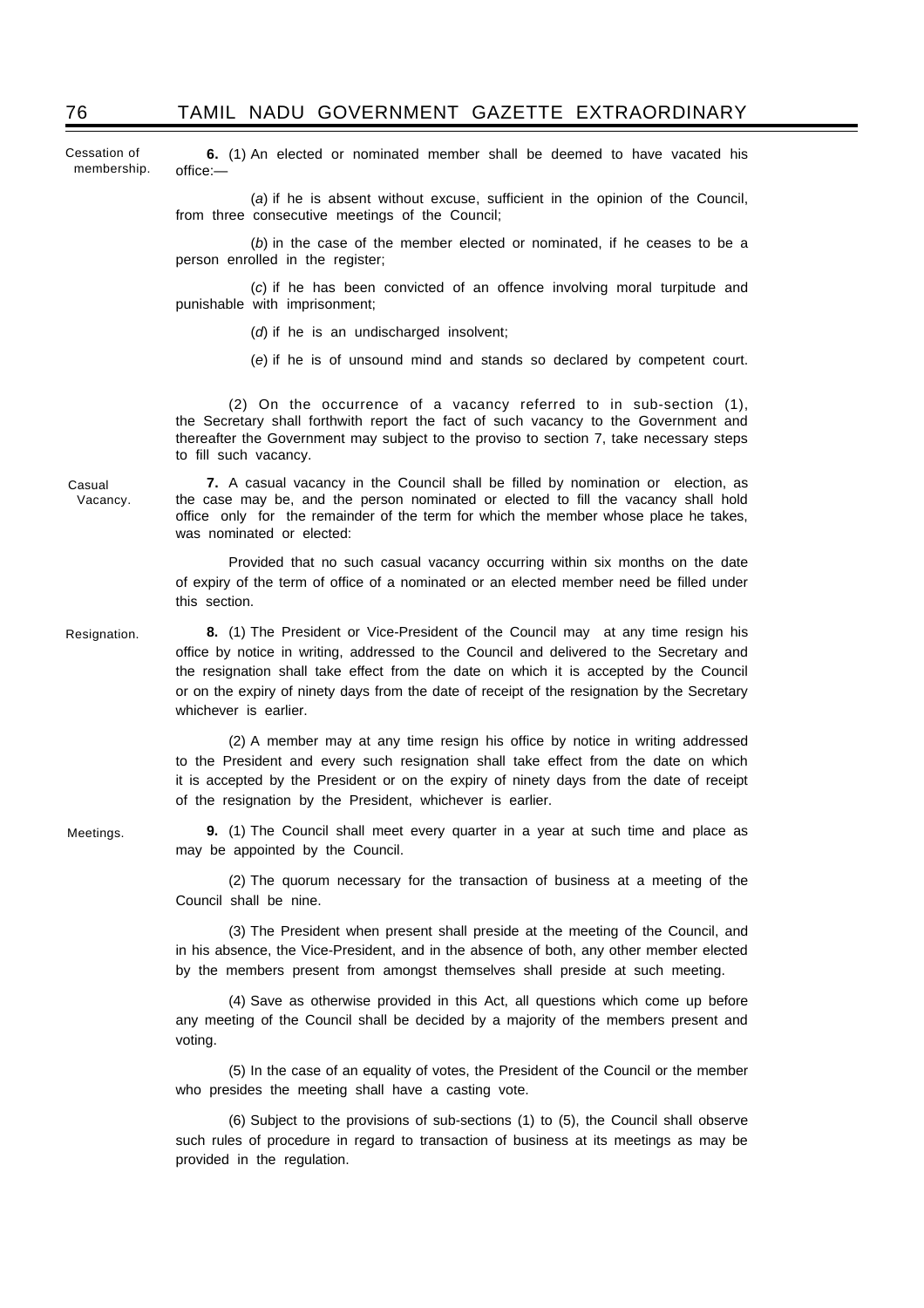**10.** No Act or proceeding of the Council shall be invalid by reason of the existence of a vacancy in the Council or on account of any defect or irregularity in its constitution.

**11.** (1) The Council may with the previous sanction of the Government appoint a person with agricultural qualification as Secretary of the Council, who shall also act as Treasurer unless the Council appoints any other person as Treasurer. The Council may also appoint such other officers and employees as it may deem necessary to carry out the purposes of this Act.

(2) The terms and conditions of service of the Secretary, other officers and employees appointed by the Council shall be such as may be provided in the regulation.

(3) The Secretary, Officers and other employees of the Council shall be deemed to be public servants within the meaning of section 21 of the Indian Penal Code.

(4) All orders and decisions and other instruments of the Council shall be authenticated by the signature of the Secretary or any other officer of the Council duly authorised by it in this behalf.

**12.** (1) The Council shall constitute from among its members an executive committee and may constitute such other committees for such general or specific purposes as the Council considers necessary and may co-opt any person or persons specifically qualified to advise on any matter to any committee other than executive committee. The composition and functions of executive committee shall be such as may be provided in the regulation.

(2) A committee constituted under this section shall meet at such time and at such place and shall observe such rules of procedure in regard to the transaction of business at its meetings as may be provided in the regulation.

**13.** The President, Vice-President and other members of the Council and also the members of the committees shall be paid such fees and allowances for attending the meetings of the Council or as the case may be, the committees, as may be provided in the regulation.

**14.** (1) The agricultural qualifications granted by the agricultural institutions in the State of Tamil Nadu which are included in the Schedule shall be recognized agricultural qualifications for the purposes of this Act.

(2) Any agricultural institution in the State of Tamil Nadu which grants an agricultural qualification not included in the Schedule may apply to the Government to have such qualification recognized and the Government, after consulting the Council, may by notification, amend the Schedule, so as to include such institution and such qualification therein when granted after a specified date.

**15.** (1) The agricultural qualifications granted by agricultural institutions outside the State of Tamil Nadu or outside India with which there is a scheme of reciprocity shall be recognized qualifications for the purposes of this Act.

(2) The Council may enter into negotiations with the authority in any State outside the State of Tamil Nadu or in any Country outside India which by the law of such State or Country is entrusted with the maintenance of a register similar to the register referred to in section 21 and for the setting up of a scheme of reciprocity for the recognition of agricultural qualifications, and in pursuance of any such negotiation and on the recommendation of the Council the Government may, by notification, declare that it shall be recognized only when granted after a specified date.

Executive **Committee** and other committees.

Fees and allowances.

Recognition of agricultural qualifications.

Recognition of agricultural qualifications when there is scheme of reciprocity.

Central Act XLV of 1860.

Vacancies in the Council not to invalidate acts, etc.

Appointment of Secretary and other officers and employees.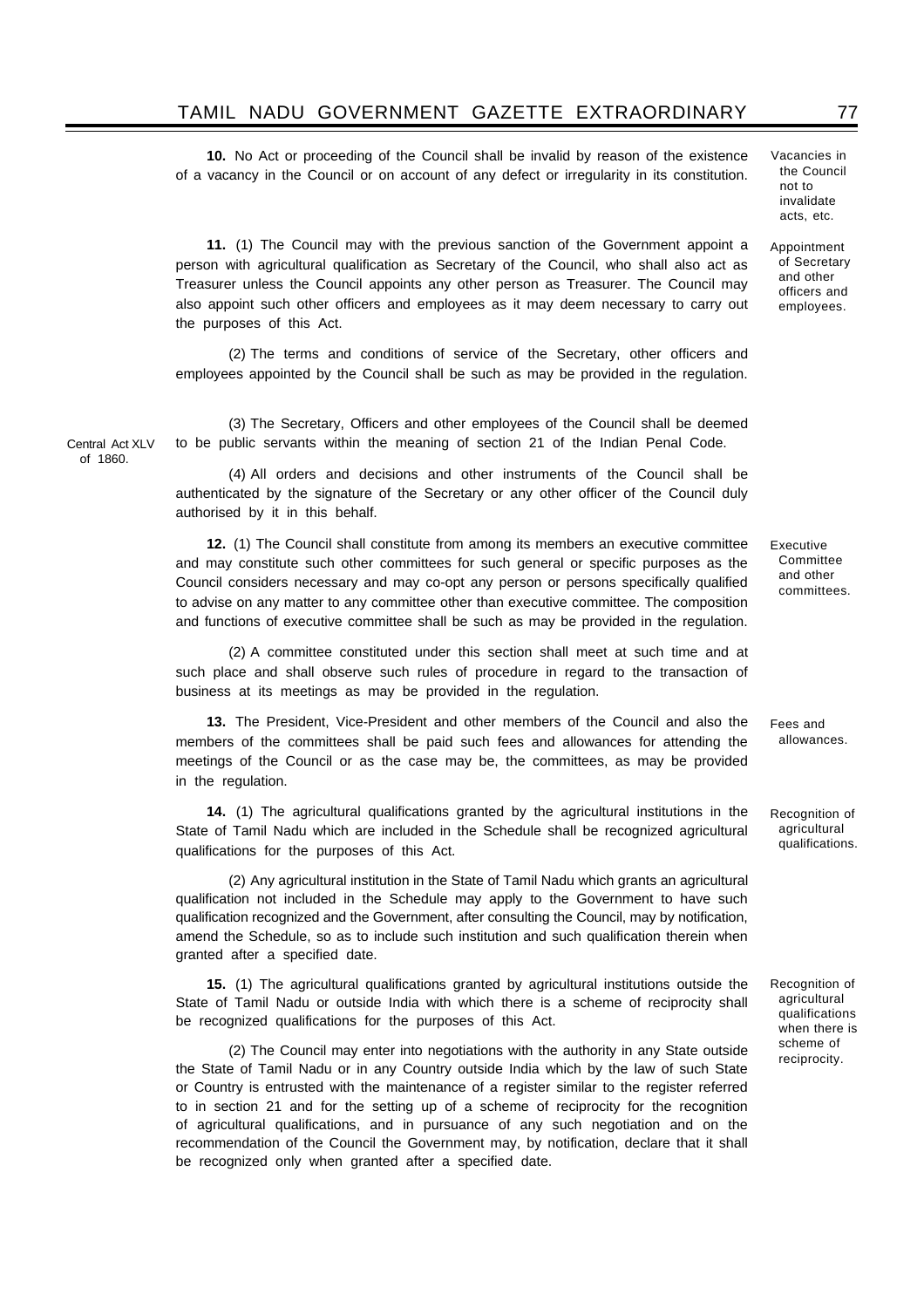(3) Where the Council has refused to recommend any agricultural qualification which has been proposed for recognition by any authority referred to in sub-section (2) and such authority applies to the Government, the Government after considering such application and after obtaining from the Council a report, if any, as to the reasons for any such refusal may, by notification, declare that it shall be recognized only when granted after a specified date.

Recognition of agricultural qualifications when there is no scheme of reciprocity.

**16.** (1) The Government after consultation with the Council may, by notification, direct that the agricultural qualifications granted by agricultural institution in any State outside the State of Tamil Nadu or in any Country outside India in respect of which a scheme of reciprocity for the recognition of agricultural qualifications is not in force, shall be recognized agricultural qualifications for the purposes specified in sub-section (2) and shall be so only when granted after a specified date or before a specified date.

(2) The agricultural practice by persons possessing such qualifications,—

(*a*) shall be permitted only if such persons are enrolled as agricultural practitioner in accordance with the law regulating the registration of such persons for the time being in force in that State or Country;

(*b*) shall be limited to the institutions to which they are attached for the time being for the purpose of teaching and research work; and

(*c*) shall be limited to the period specified in this behalf by the Government by general or special order.

**17.** Every agricultural institution which grants a recognized agricultural qualification shall furnish such information as the Council may from time to time require as to the courses of study and examinations to be undergone in order to obtain such qualification, as to the age of which such courses of study and examinations are required to be undergone and such qualification is conferred and generally as to the requisites for obtaining such qualification.

**18.** (1) The Council may, subject to regulations, if any, made by it, authorise such number of members as it may deem requisite to inspect any agricultural institution where agricultural education is given or to attend any examination held by any agricultural institution for the purpose of recommending to the Government for recognition of agricultural qualification granted by such agricultural institution.

(2) The members so authorized shall not interfere with the conduct of any training or examination, but shall report to the Council on the adequacy of the standards of agricultural education including staff, equipment, accommodation, training and other facilities provided in the regulation for giving agricultural education or on the sufficiency of every examination which they attend.

(3) The Council shall forward a copy of any such report to the agricultural institution concerned and shall also forward a copy with remarks, if any, of the said institution thereon, to the Government.

Withdrawal of recognition.

**19.** (1) When upon report by the members so authorised, it appears to the Council—

(*a*) that the courses of study and examinations to be undergone or the proficiency required from candidates at any examination held by any agricultural institution in order to obtain the agricultural qualification are not in conformity with the regulation made under this Act or fall short of the standards required thereby, or

(*b*) that the staff, equipment, accommodation, training and other facilities for instruction and training provided in such agricultural institution do not conform to the standards as may be provided in the regulation the Council shall send a statement to that effect to the Government.

Power to require information as to courses of study and examinations.

Inspection of agricultural institutions and examinations.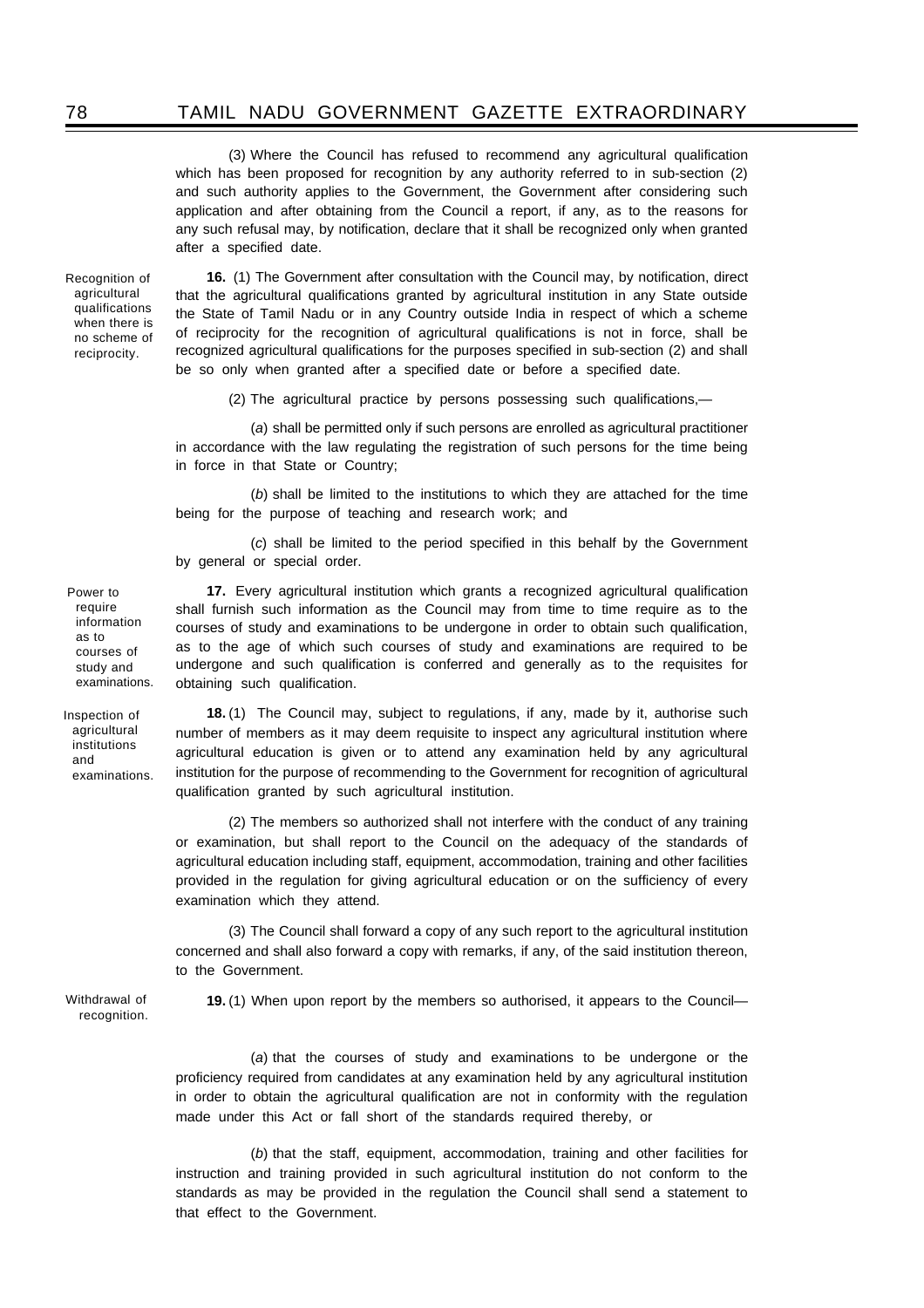(2) After considering such a statement, the Government shall forward it along with such remarks as it may choose to make to the agricultural institution, with an intimation of the period within which that institution may submit its explanation to the Government.

(3) The Government, on receipt of the explanation and after making such inquiry, if any, as it deems fit, may, by notification, direct that an entry shall be made in the Schedule against the said agricultural qualification granted by such agricultural institution declaring that it shall be recognized agricultural qualification only when granted before a specified date or after a specified date:

Provided that before issuing such notification, the Government may consult the Indian Council of Agricultural Research.

**20.** (1) The Council may by regulation specify the minimum standards of education required for granting agricultural qualifications by the agricultural institutions.

(2) A committee, if any, constituted under section 12 for this purpose shall, from time to time, report to the Council on the efficacy of the regulation and may recommend to the Council such amendments thereof as it may think fit.

#### **CHAPTER-III.**

### TAMIL NADU STATE AGRICULTURAL PRACTITIONERS REGISTER.

**21.** (1) The Council shall cause to be maintained in the prescribed manner a register to be known as the "Tamil Nadu State Agricultural Practitioners Register" which shall contain the names of all persons who possess the agricultural qualification and who are for any time being registered his name in the said register.

(2) It shall be the duty of the Secretary of the Council,—

(*a*) to keep the register in accordance with the provisions of this Act;

(*b*) to keep any orders made by the Council;

(*c*) to revise the register from time to time; and

(*d*) to publish the register in the *Tamil Nadu Government Gazette* in such manner as may be provided in the regulation.

(3) Such register shall be deemed to be a public document with in the meaning of the Indian Evidence Act, 1872, and may be proved by a copy published in the *Tamil Nadu Government Gazette.*

**22.** (1) For the purposes of preparing the first Tamil Nadu State Agricultural Practitioners Register, the Government shall, by notification, constitute a Registration Tribunal consisting of three persons holding agricultural qualifications and also appoint a Registrar holding agricultural qualifications who shall act as Secretary of the Tribunal.

(2) The Government may also, by notification, appoint a date on or before which application for registration, shall be made in such form and in such manner as may be prescribed, to the Registration Tribunal. The application for registration shall be accompanied by such fee not exceeding one thousand rupees, as may be prescribed.

(3) The Registration Tribunal shall examine every application received on or before the appointed date, and if it is satisfied that the applicant is qualified for registration, shall direct the entry of the name of the applicant in the register.

(4) The register so prepared shall thereafter be published in such manner as may be prescribed. Any person aggrieved by any entry in the register as so published may, within sixty days from the date of such publication, appeal to an authority appointed by the Government in this behalf by notification.

Central Act 1 of 1872.

Minimum standards of agricultural education.

Tamil Nadu State Agricultural Practitioners Register.

Preparation of the first register.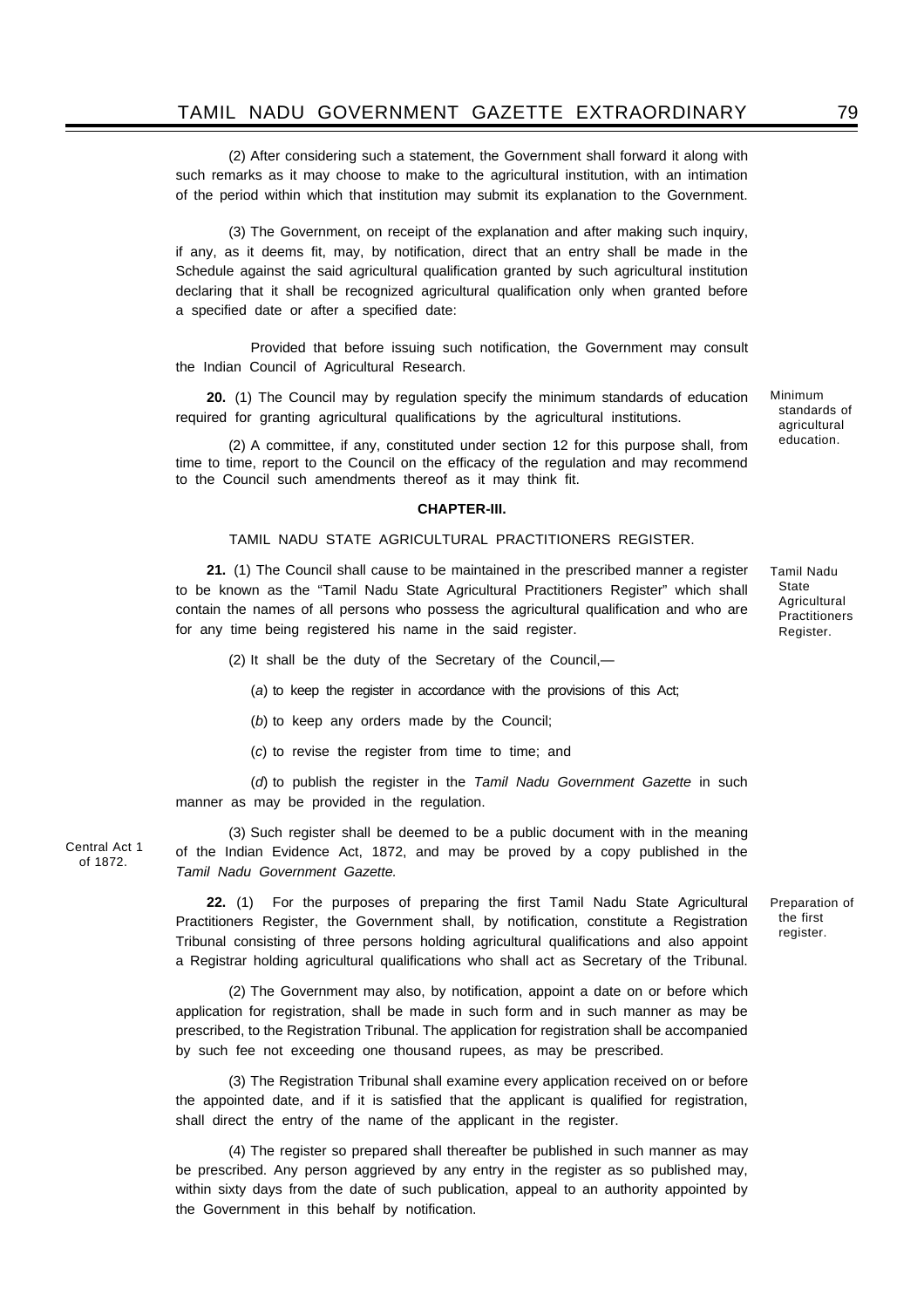(5) The Registrar shall amend the register in accordance with the decision of the authority appointed under sub-section (4) and shall thereupon issue to every person whose name is entered in the register, a certificate of registration in such form as may be prescribed.

(6) Upon the establishment of the Council, the register shall be given into its custody and all the application fees collected for registration in the first register shall be paid to the credit of the Council.

**23.** (1) After the establishment of the Council, the Secretary of the Council may, on an application made in such form and in such manner, as may be prescribed, by any such person, if satisfied that the person concerned possesses agricultural qualification, enter his name in the register.

(2) Any person whose name has been entered in the register shall on an application made in this behalf in such form and in such manner and on payment of such fee not exceeding one thousand rupees as may be prescribed be entitled to a certificate of registration and the Council shall grant to the applicant a certificate of registration in such form as may be prescribed:

Provided that on the removal of his name from the register, such certificate shall cease to be valid.

(3) Any person who acquired agricultural qualification from outside the State of Tamil Nadu and migrated into the State of Tamil Nadu shall also register with the Council within a period of ninety days of his entry in the State of Tamil Nadu.

(4) Where it is shown to the satisfaction of the Secretary that a certificate of registration has been lost or destroyed, the Secretary may, on payment of such fee not exceeding one thousand rupees as may be prescribed issue a duplicate certificate in such form as may be prescribed.

**24.** If any person whose name is entered in the register obtains any post-graduate degree or diploma in addition to his agricultural qualification, he shall, on an application made in this behalf in such form and in such manner and on payment of such fee, not exceeding one thousand rupees as may be provided in the regulation, be entitled to have an entry stating such degree or diploma made against his name in the register in addition to any entry previously made.

**25.** (1) For the retention of a name in the register, there shall be paid in every ten years to the Council, such renewal fee not exceeding one thousand rupees as may be provided in the regulation and such renewal fee shall be due to be paid before the first day of April of the year to which it relates.

(2) Where a renewal fee is not paid within the said date, the Secretary shall remove the name of the defaulter from the register after giving a notice in such manner as may be provided in the regulation:

Provided that a name so removed may be restored to the register on payment of such fee in such manner as may be provided in the regulation.

(3) On payment of the renewal fee, the Secretary shall issue a certificate of renewal and such certificate shall be proof of renewal of registration.

Removal from the register.

**26.** (1) Subject to the provisions of this section, the Council may order that the name of any person shall be removed from the register where it is satisfied after giving him reasonable opportunity of being heard and after such further inquiry, if any, as it may think fit,—

the register and issue of Certificate.

Registration of additional qualification.

Renewal of registration.

Registration in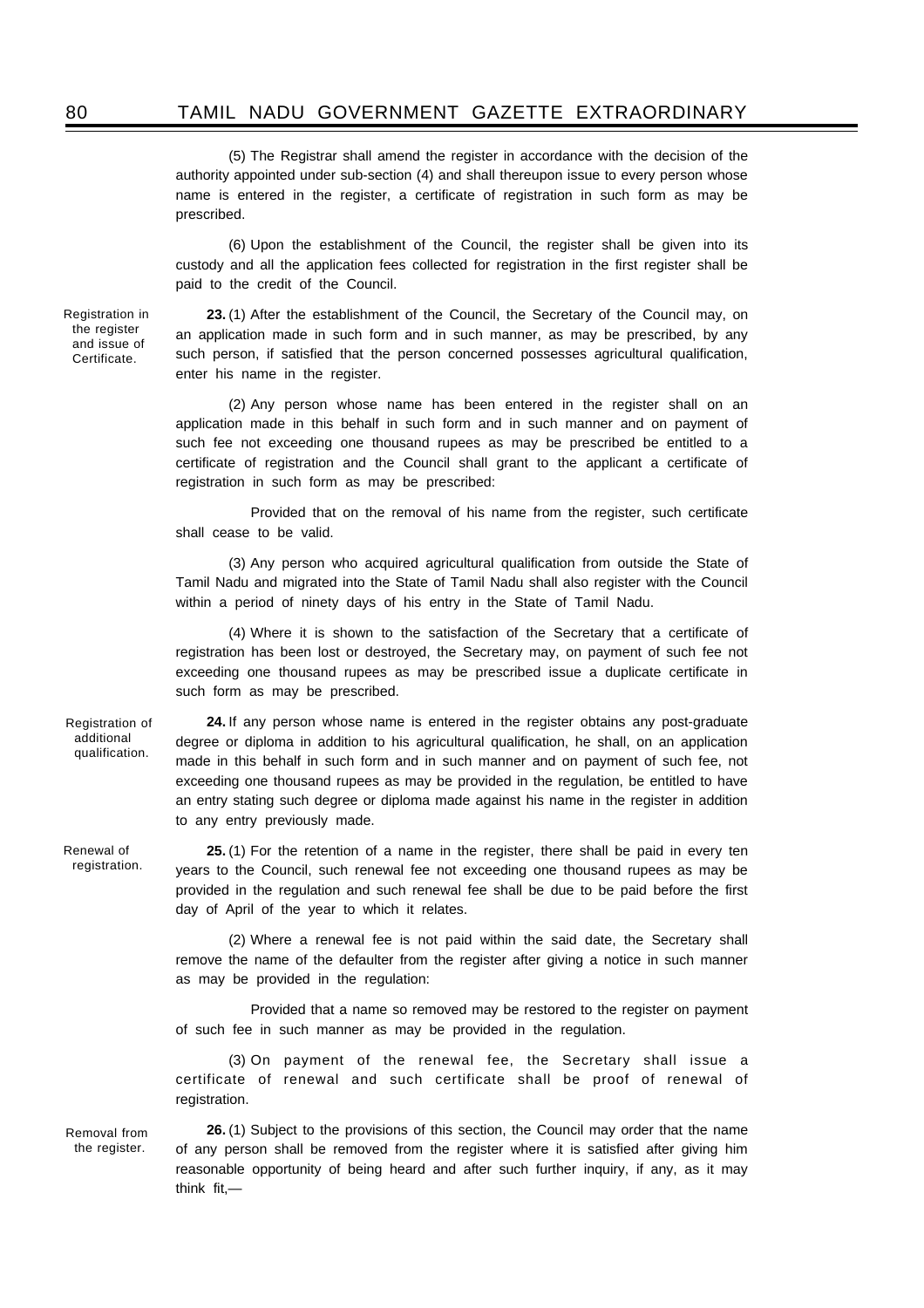(*a*) that his name has been entered in the register by error on account of mis-representation or suppression of a material fact, or

(*b*) that he has been convicted of an offence involving moral turpitude and punishable with imprisonment or has been guilty of any infamous conduct and etiquette or the code of ethics which in the opinion of the Council renders him unfit to be kept in the said register.

(2) An order under sub-section (1) may direct that any person whose name is ordered to be removed from the register shall be ineligible for registration under this Act, either permanently or for such period as may be specified in that order.

(3) An order under sub-section (1) shall not take effect until the expiry of three months from the date thereof or until an appeal, if any, on such order is finally disposed of, whichever date is later.

(4) A person aggrieved by an order under sub-section (1) may, within sixty days from the communication to him of such order, appeal to the Government and the decision of the Government shall be final.

(5) A person whose name has been removed by an order under sub-section (1) which has become final shall within such period as may be provided in the regulation surrender his certificate of registration and certificate of renewal, if any, to the Secretary and the name so removed shall be published in the *Tamil Nadu Government Gazette.*

**27.** Every person whose name is entered in the register shall inform any transfer of the place of his residence or practice to the Council within ninety days of such transfer, failing which his right to participate in the election of members of the Council shall be liable to be forfeited by order of the Council, either permanently or for such period as may be specified therein.

### **CHAPTER - IV.**

### PRIVILEGES OF REGISTERED AGRICULTURAL PRACTITIONERS.

**28.** Subject to the conditions and restrictions laid down in this Act, every person whose name is borne on the register shall be entitled according to his qualifications to practice as an agricultural practitioner and to recover in due course of law in respect of such practice, any expenses, charges and fees to which he may be entitled.

**29.** No person other than a person whose name is borne on the register shall practice as Agricultural consultant within the State of Tamil Nadu or render Agricultural services.

*Explanation*.—"Agricultural service" means—

(*a*) rendering agricultural services in crop husbandry, pre-harvest technology, seed technology, soil testing, water testing, prescription for fertilizer, plant growth regulators, weedicides and plant protection materials, post-harvest technology, seed production technology and agricultural bio-technology;

(*b*) preparing agricultural projects for private or public sector enterprises and sign or authenticate agricultural projects and issue valuation certificate required by any law to be signed or authenticated by a duly qualified agricultural practitioner;

(*c*) organizing and running agricultural clinics and laboratories to help farmers, in assessing soil and water qualities, quantity of organic manorial substances and fertilizers, identifying pests and diseases of crops and prescribing remedial measures, formulating and helping implementation of cropping programs suited to different soil conditions and

Person enrolled on the register to inform change of place of residence or practice.

Privileges of person whose name is entered in the register.

Right of person whose name is entered in the register.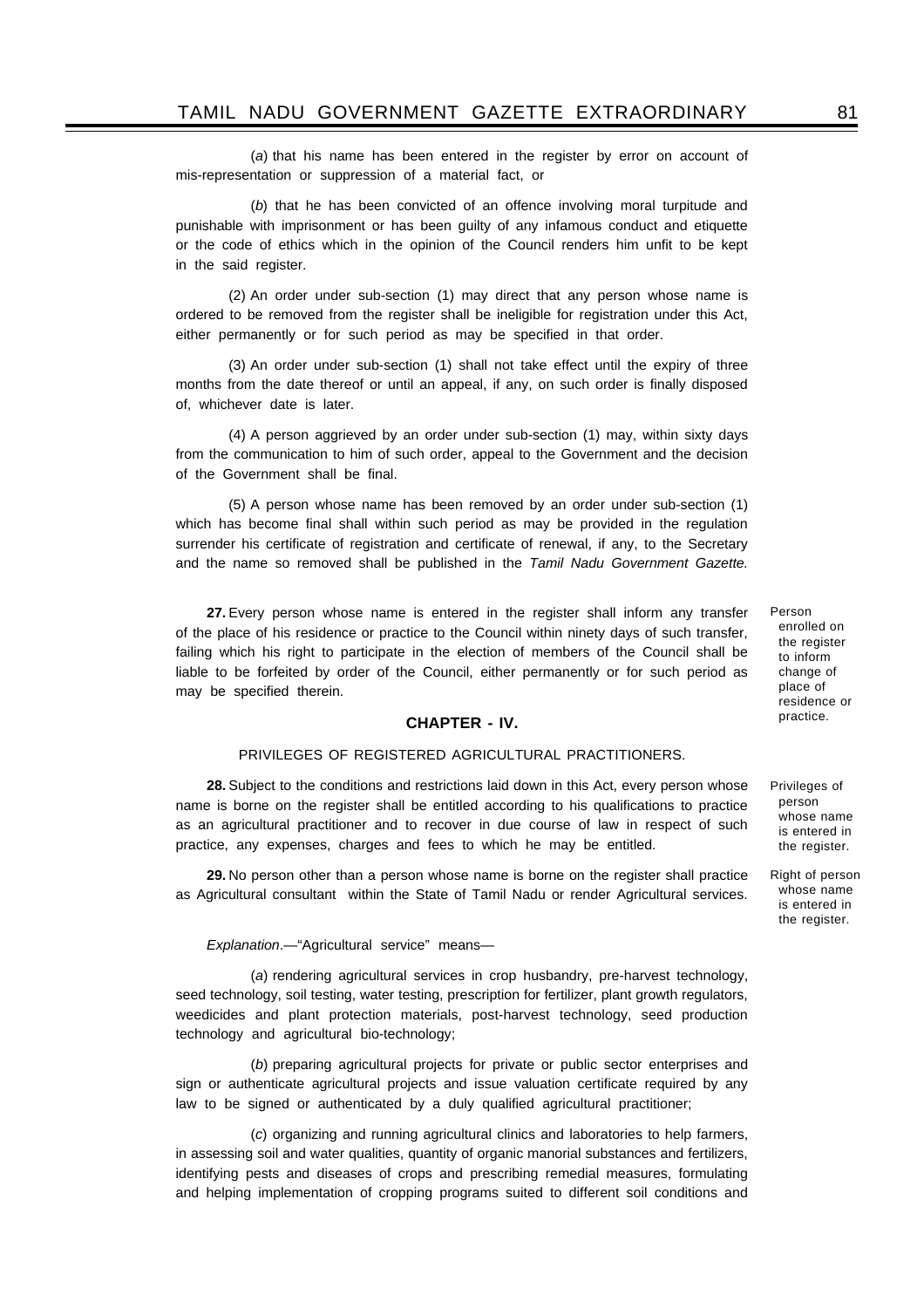agro-climatic factors, adopting Hi-tech farming systems in kitchen gardening, floriculture and in development of perennial plantations.

### **CHAPTER - V.**

### DISCIPLINE.

Professional conduct.

**30.** (1) The Council may, by regulation, specify the standards of professional conduct and etiquette and a code of ethics for agricultural practitioners.

(2) Regulation made by the Council under sub-section (1) may specify which violations there of shall constitute infamous conduct in any professional respect, that is to say, professional misconduct and such provisions shall have effect notwithstanding anything contained in any other law for the time being in force.

### **CHAPTER - VI.**

### PENALTIES.

**31.** If any person whose name is not for the time being entered in the register falsely

Penalty for falsely claiming to be registered.

Misuse of titles.

Failure to surrender certificate of registration.

represents that it is so entered or uses in connection with his name or title any words or letters reasonably calculated to suggest that his name is so entered in the register, he shall be punishable on first conviction with fine, which may extend to rupees five thousand and on any subsequent conviction, with imprisonment which may extend to six months, or with fine not exceeding rupees ten thousand, or with both.

**32.** (1) If any person,—

(*a*) not being a person registered in the register, makes or uses the description as agricultural practitioner, or

(b) not possessing an agricultural qualification, uses a degree or an abbreviation indicating or implying such qualification, he shall be punishable on first conviction with fine which may extend to rupees five thousand, and on any subsequent conviction with imprisonment, which may extend to six months, or with fine not exceeding rupees ten thousand or with both.

**33.** If any person whose name has been removed from the register fails without sufficient cause to surrender his certificate of registration within the period provided in the regulation, he shall be punishable with fine which may extend to rupees five hundred and in case of continuing offence with an additional fine which may extend upto rupees one hundred per month, or part thereof, after the first day during which the offence continues.

Cognizance of offence.

**34.** No court shall take cognizance of any offence punishable under this Act, except upon complaint made by an order of the Government or the Council.

### **CHAPTER - VII.**

#### MISCELLANEOUS.

Accounts and Audit.

**35.** (1) The accounts of the Council shall be maintained in such manner and in such form as may be provided in the regulation. The Council shall prepare an annual statement of accounts in such form as may be provided in the regulation.

(2) The accounts of the Council shall be audited once in a year by such auditor as the Government may appoint in this behalf.

(3) The auditor appointed under sub-section (2) shall, in connection with such audit, have such rights, privileges and authority as may be provided in the regulation and in particular, the right to demand the production of books, accounts, connected vouchers and other documents and to inspect any of the offices of the Council.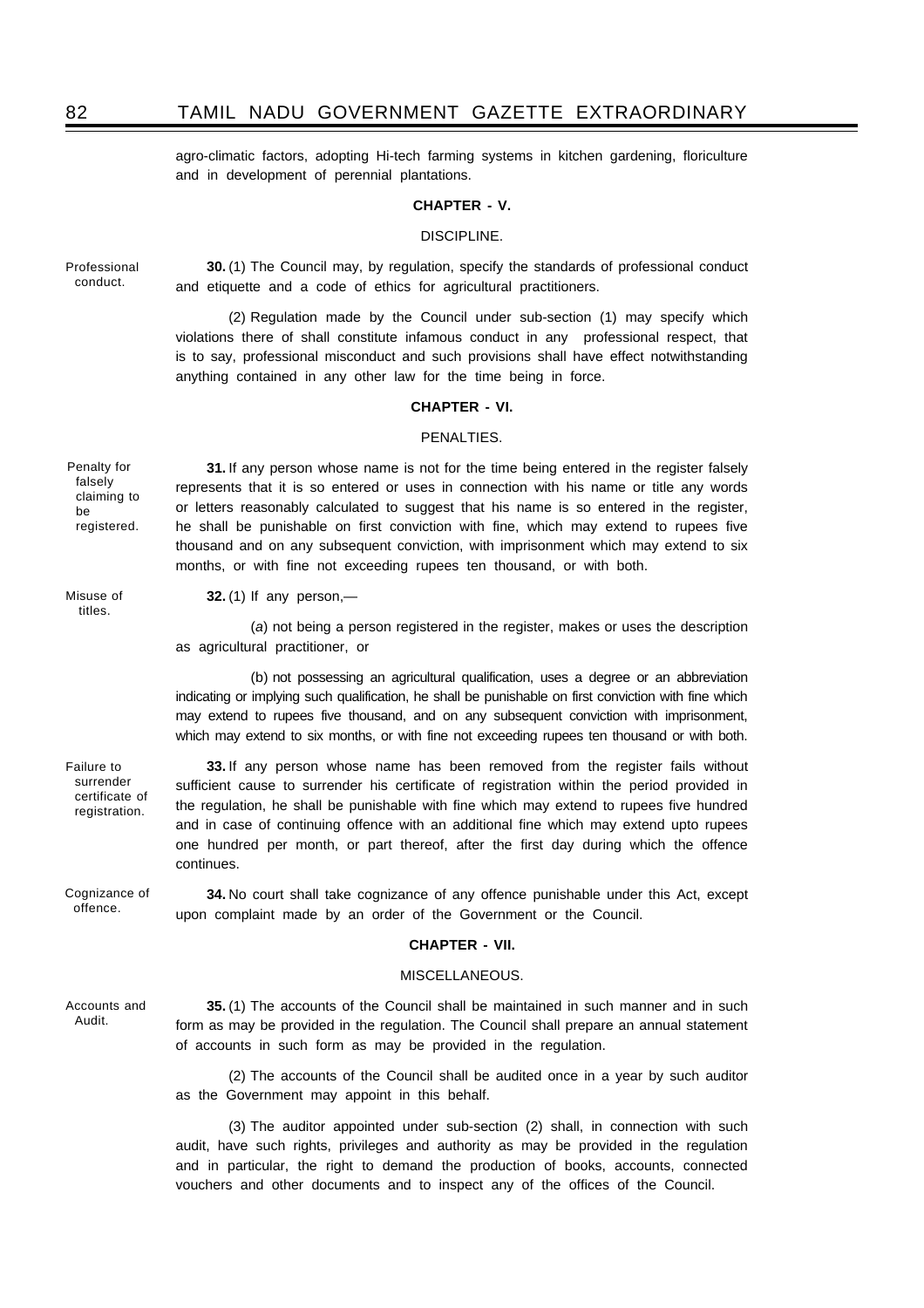(4) The Secretary shall cause the report of the auditor to be printed and shall bring such report before the Council for consideration at its next meeting.

(5) The Council shall remedy forthwith, any defects or irregularities that may be pointed out by the auditor and submit a report thereon to the Government.

**36.** (1) The Council shall furnish such reports, copies of its minutes, abstract of its accounts and other information to the Government as the Government may require.

(2) The Government may publish, in such manner as it thinks fit, any report, copy, abstract or other information furnished to it under this section.

**37.** No order refusing to enter a name in a register or removing a name from the register shall be called in question in any court of law.

**38.** No suit, prosecution or other legal proceeding shall lie against any person for anything which is in good faith done or intended to be done in pursuance of this Act, any rule, regulation or order made thereunder.

**39.** If any difficulty arises in giving effect to the provisions of this Act, the Government may, by an order, published in the *Tamil Nadu Government Gazette,* make such provisions not inconsistent with the provisions of this Act as appears to them to be necessary or expedient for removing the difficulty:

Provided that no such order shall be made after the expiry of a period of two years from the date of commencement of this Act.

**40**. The Government may, from time to time, issue such directions not inconsistent with the provisions of this Act, to the Council as it may deem fit for giving effect to the provisions of this Act and the Council shall comply with such directions.

**41.** (1) Whenever it appears to the Government that the Council is not complying with any of the provisions of this Act, the Government may appoint a Commission consisting of three persons, two of whom shall be appointed by the Government, one being the Judge of High Court and one named by the Council and refer to the Commission, the matter on which the enquiry is to be made.

(2) The Commission shall proceed to enquire in a summary manner and report to the Government on the matters referred to it together with such remedies, if any, as the Commission may like to recommend.

(3) The Government may accept the report or remit the same to the Commission for modification or reconsideration. After the report is finally accepted, the Government may order the Council to adopt the remedies so recommended within such time as may be specified in the order and if the Council fails to comply within the time so specified, the Government may pass such order or take such action as may be necessary to give effect to the recommendations of the Commission.

**42.** (1) The Government may make rules to carry out the purposes of this Act.

(2) (*a*) All rules made under this Act shall be published in the *Tamil Nadu Government Gazette* and unless they are expressed to come into force on a particular day shall come into force on the day on which they are so published.

(*b*) All notifications issued under this Act, shall, unless they are expressed to come into force on a particular day, come into force on the date on which they are so published.

Bar of Jurisdiction.

Protection of action taken in good faith.

Power to remove difficulties.

Power of Government to give directions.

Appointment of Commission.

Power to make rules.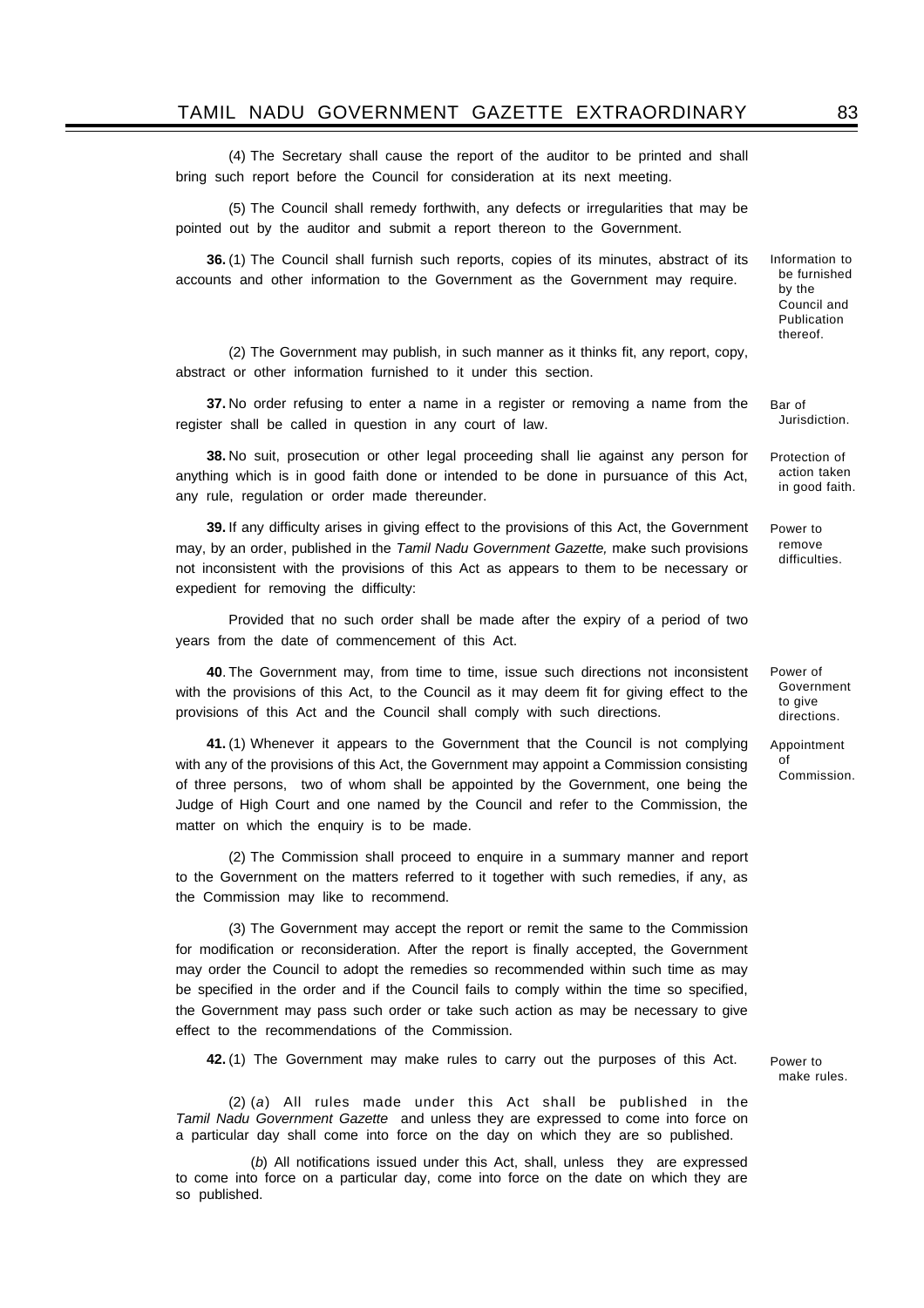### 84 TAMIL NADU GOVERNMENT GAZETTE EXTRAORDINARY

(3) Every rule made or notification or order issued under this Act shall, as soon as possible after it is made or issued, be placed on the table of the Legislative Assembly and if, before the expiry of the session in which it is so placed or the next session, the Assembly makes any modification in any such rule or notification or order, or the Assembly decides that the rule or notification or order should not be made or issued, the rule or notification or order shall thereafter have effect only in such modified form or be of no effect, as the case may be, so, however, that any such modification or annulment shall be without prejudice to the validity of anything previously done under that rule or notification or order.

Power to make regulations.

**43.** (1) The Council may, with the previous approval of the Government, make regulations, not inconsistent with the provisions of this Act and the rules made under section 42, to carry out the purposes of this Act.

(2) No regulation or its cancellation or modification shall have effect until the same have been approved by the Government.

(3) The Government may, by notification, rescind any regulation made under this section and thereupon, the regulation shall cease to have effect.

(4) All regulations made under this Act shall be published in the *Tamil Nadu Government Gazette* and unless they are expressed to come into force on a particular day, shall come into force on the day on which they are so published.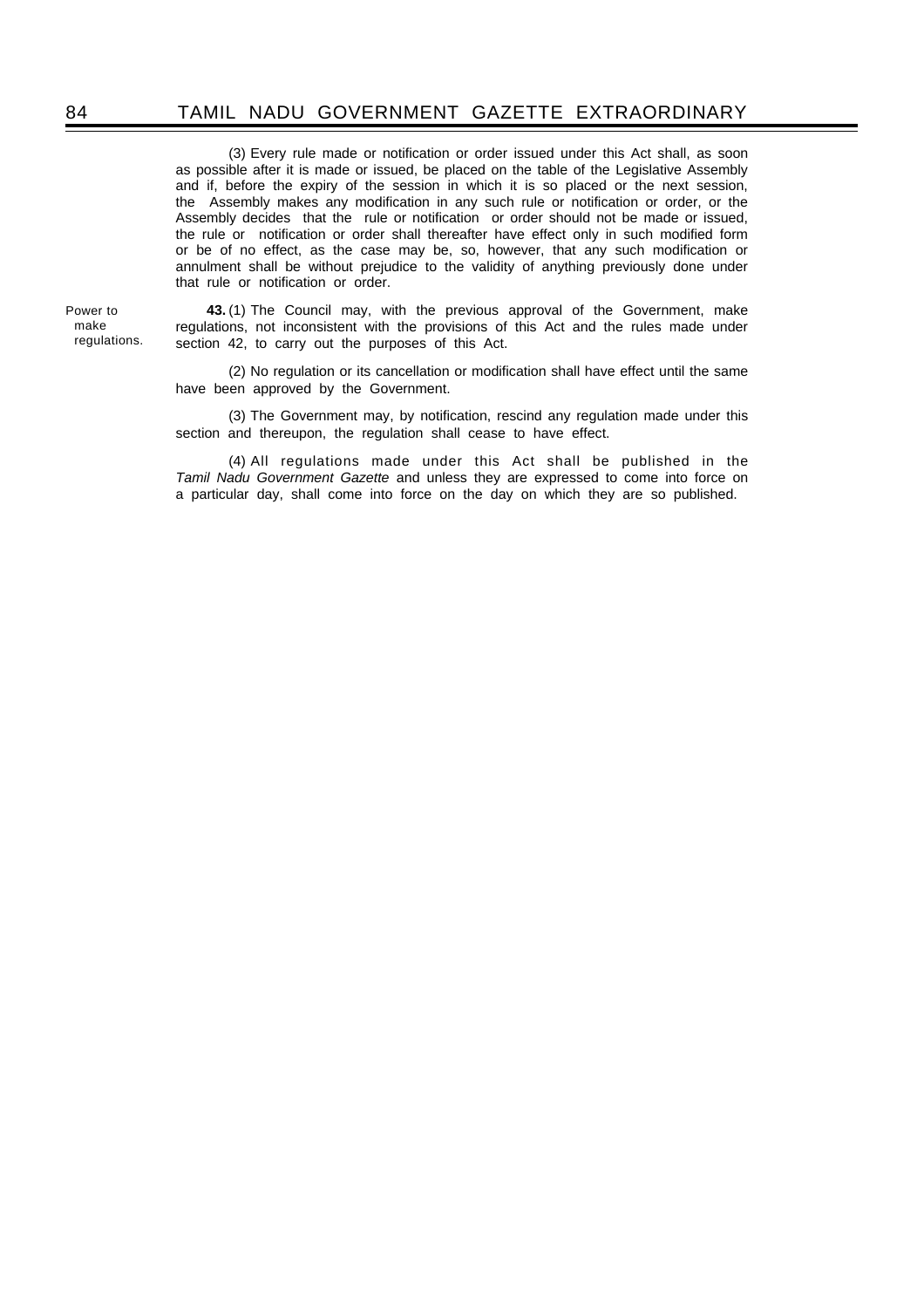### **THE SCHEDULE.**

[*See* sections 2(4) and 14(1).]

### **Recognized Agricultural Qualification.**

| SI.<br>No.   | Institution                            | Qualification                                                          | Abbreviation for<br>Registration.                        |
|--------------|----------------------------------------|------------------------------------------------------------------------|----------------------------------------------------------|
| (1)          | (2)                                    | (3)                                                                    | (4)                                                      |
| $\mathbf{1}$ | University of Chennai                  | Bachelor of Science<br>(Agriculture)                                   | B.Sc. (Agriculture)                                      |
| 2            | Tamil Nadu Agricultural<br>University. | Bachelor of Science<br>(Agriculture)                                   | B.Sc.(Agriculture)                                       |
|              |                                        | Bachelor of Science<br>(Forestry)                                      | B.Sc. (Forestry)                                         |
|              |                                        | Bachelor of Science<br>(Horticulture)                                  | B.Sc. (Horticulture)                                     |
|              |                                        | Bachelor of Science<br>(Home Science)                                  | B.Sc.<br>(Home Science)                                  |
|              |                                        | Bachelor of Technology<br>(Biotechnology)                              | B. Tech.<br>(Biotechnology)                              |
|              |                                        | Bachelor of Technology<br>(Agricultural Engineering)                   | B. Tech.<br>(Agricultural<br>Engineering)                |
|              |                                        | Bachelor of Technology<br>(Agricultural Information<br>Technology)     | B. Tech.<br>(Agricultural<br>Information<br>Technology)  |
|              |                                        | Bachelor of Technology<br>(Bioinformatics)                             | B. Tech.<br>(Bioinformatics)                             |
|              |                                        | Bachelor of Technology<br>(Energy and<br>Environmental<br>Engineering) | B. Tech.<br>(Energy and<br>Environmental<br>Engineering) |
|              |                                        | Bachelor of Technology<br>(Food Process<br>Engineering)                | B. Tech.<br>(Food<br>Process<br>Engineering)             |
|              |                                        | Bachelor of Technology<br>(Horticulture)                               | B. Tech.<br>(Horticulture)                               |
|              |                                        | Bachelor of Science<br>(Agribusiness<br>Management)                    | B.S.<br>(Agribusiness<br>Management)                     |
| 3            | Annamalai University                   | Bachelor of Science<br>(Agriculture)                                   | B.Sc. (Agriculture)                                      |
|              |                                        | Bachelor of Science<br>(Horticulture)                                  | B.Sc. (Horticulture)                                     |

(By order of the Governor)

S. DHEENADHAYALAN, *Secretary to Government, Law Department.*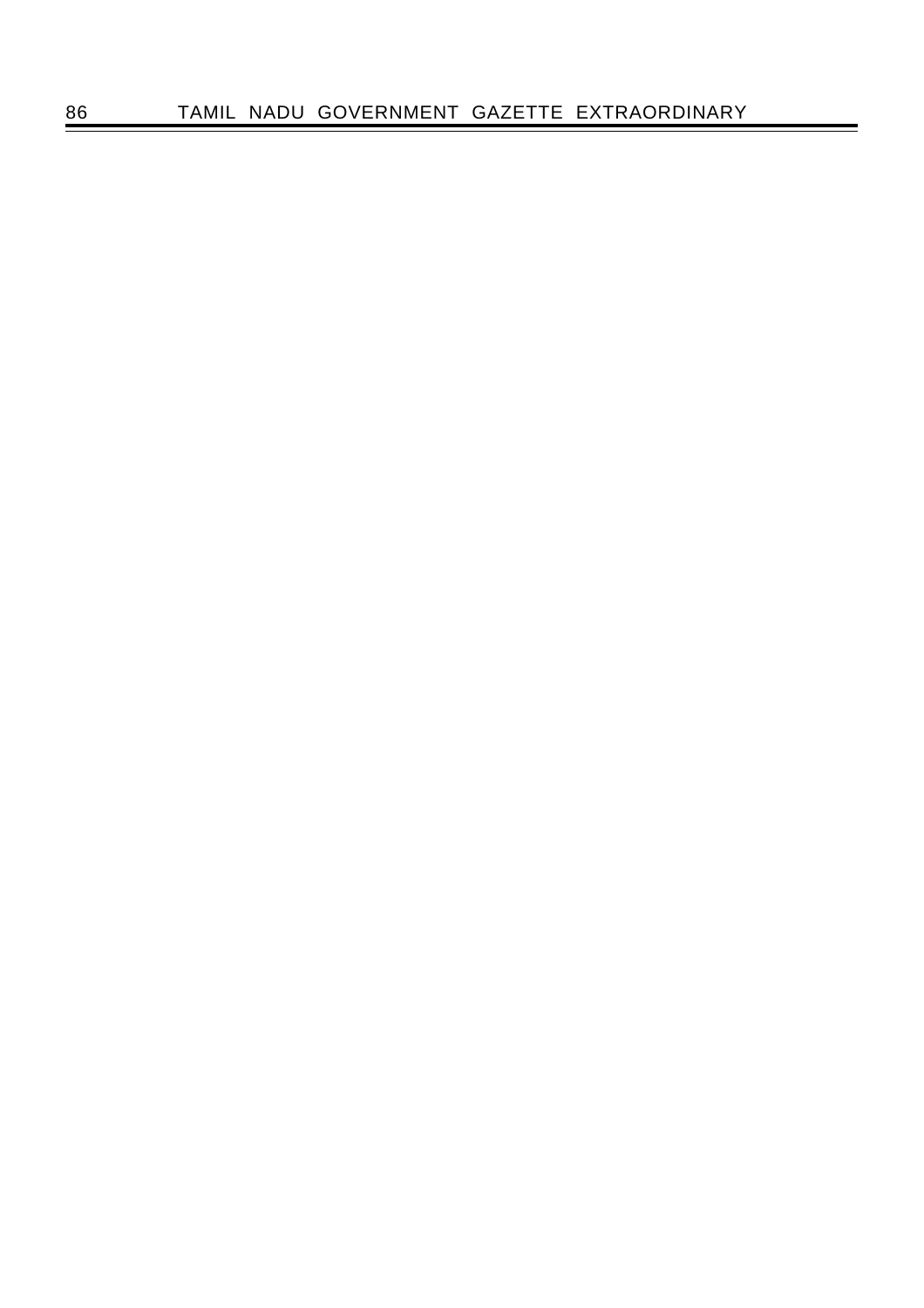The following Act of the Tamil Nadu Legislative Assembly received the assent of the Governor on the 5th August 2009 and is hereby published for general information:—

#### **ACT No. 20 OF 2009.**

#### *An Act further to amend the Tamil Nadu Panchayats Act, 1994.*

BE it enacted by the Legislative Assembly of the State of Tamil Nadu in the Sixtieth Year of the Republic of India as follows:—

**1.** (1) This Act may be called the Tamil Nadu Panchayats (Third Amendment) Act, 2009.

(2) It shall come into force on such date as the State Government may, by notification, appoint.

**2.** For section 12 of the Tamil Nadu Panchayats Act, 1994 (hereinafter referred to as the principal Act), the following section shall be substituted, namely:-

"*12. Division of panchayat village into wards.—* (1) For the purpose of election of members to a village panchayat, the Inspector may, after consulting the village panchayat, by notification, divide the panchayat village into wards in accordance with such scale as may be prescribed.

(2) Only one member shall be elected from each ward.".

**3.** Notwithstanding anything contained in the principal Act, as amended by this Act or the rules made thereunder, the members of the wards in the village panchayats who are holding office as such immediately before the date of the commencement of this Act shall continue to hold office till the expiry of their term of office and every casual vacancy in the office of such members shall be filled up in accordance with the provisions of the principal Act and the rules made thereunder.

(By order of the Governor)

S. DHEENADHAYALAN, *Secretary to Government, Law Department.*

Tamil Nadu Act 21 of 1994.

Elected

Substitution of section 12.

Short title and commencement.

members of village panchayats to continue as members and casual vacancies to be filled up.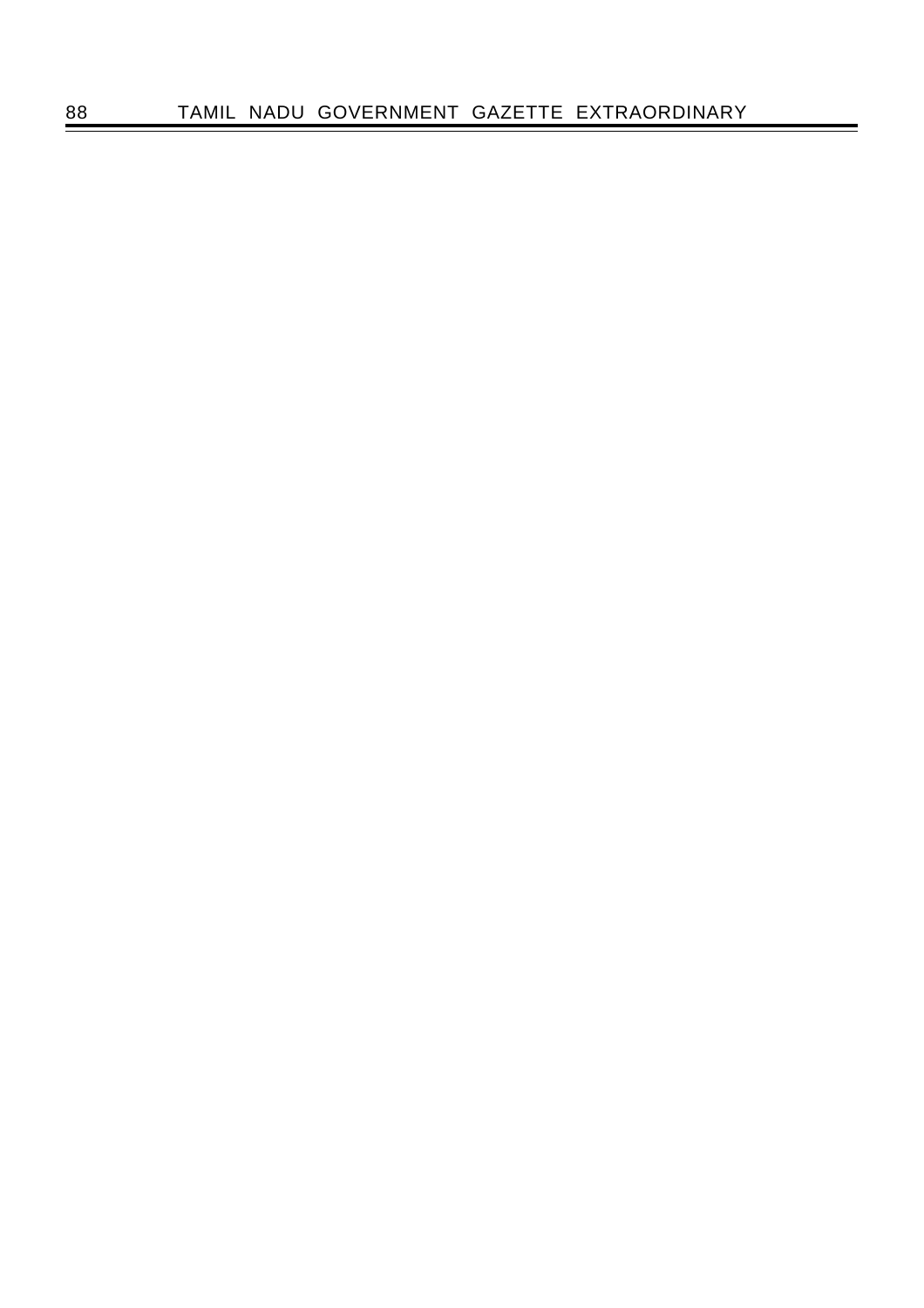The following Act of the Tamil Nadu Legislative Assembly received the assent of the Governor on the 5th August 2009 and is hereby published for general information:—

### **ACT No. 21 OF 2009.**

### *An Act to provide for compulsory registration of all marriages in the State of Tamil Nadu and for matters connected therewith or incidental thereto.*

BE it enacted by the Legislative Assembly of the State of Tamil Nadu in the Sixtieth Year of the Republic of India as follows:—

**1.** (1) This Act may be called the Tamil Nadu Registration of Marriages Act, 2009.

(2) It extends to the whole of the State of Tamil Nadu.

(3) It shall come into force on such date as the State Government may, by notification, appoint.

**2.** In this Act, unless the context otherwise requires,—

(*a*) "District Registrar" means a District Registrar of Marriages appointed under sub-section (2) of section 4;

(*b*) "Government" means the State Government;

(*c*) "marriage" includes all marriages performed by persons belonging to any caste or religion under any law for the time being in force, or as per any custom or usage in any form or manner and also includes remarriage;

(*d*) "memorandum" means a memorandum of marriage referred to in section 5;

(*e*) "priest" means any person who performs a marriage or any person present in the marriage referred to in section 7-A of the Hindu Marriage Act, 1955; XXV of 1955.

> (*f*) "Registrar" means a Registrar of Marriages appointed under sub-section (3) of section 4;

> (*g*) "Registrar-General" means the Registrar-General of Marriages appointed under sub-section (1) of section 4;

(*h*) "State" means the State of Tamil Nadu.

Central Act

**3.** Every marriage performed on and from the date of commencement of this Act shall be registered under this Act notwithstanding the fact that the said marriage had been entered in the marriage registers governed by any other personal laws of the parties to the marriage or custom or usage or tradition.

**4.** (1) The Government shall, by notification, appoint a person to be the Registrar-General of Marriages for the State of Tamil Nadu.

(2) The Government shall, by notification, appoint a person to be the District Registrar of Marriages for each District for carrying out the purposes of this Act.

(3) The Government shall, by notification, appoint such number of persons as it thinks necessary, to be the Registrar of Marriages for such local areas as may be specified in the notification, and one or more Registrars may be appointed for one or more such areas for carrying out the purposes of this Act.

(4) Every District Registrar and Registrar shall exercise such powers and perform such duties as may be prescribed and shall be under the general supervision and control of the Registrar-General.

**5.** (1) The parties to a marriage shall prepare a memorandum in such Form as may be prescribed in duplicate and shall deliver it in person or send in the manner as may be prescribed, to the Registrar of the area where the marriage is performed within ninety days from the date of the marriage:

Provided that the memorandum may be delivered or sent to the Registrar within a further period of sixty days after the expiry of the said ninety days with the payment of additional fee as may be prescribed.

Marriages to be compulsorily registered.

Appointment of Registrar-General, District Registrar and Registrar of Marriages.

Memorandum of marriage.

commencement.

Short title, extent and

Definitions.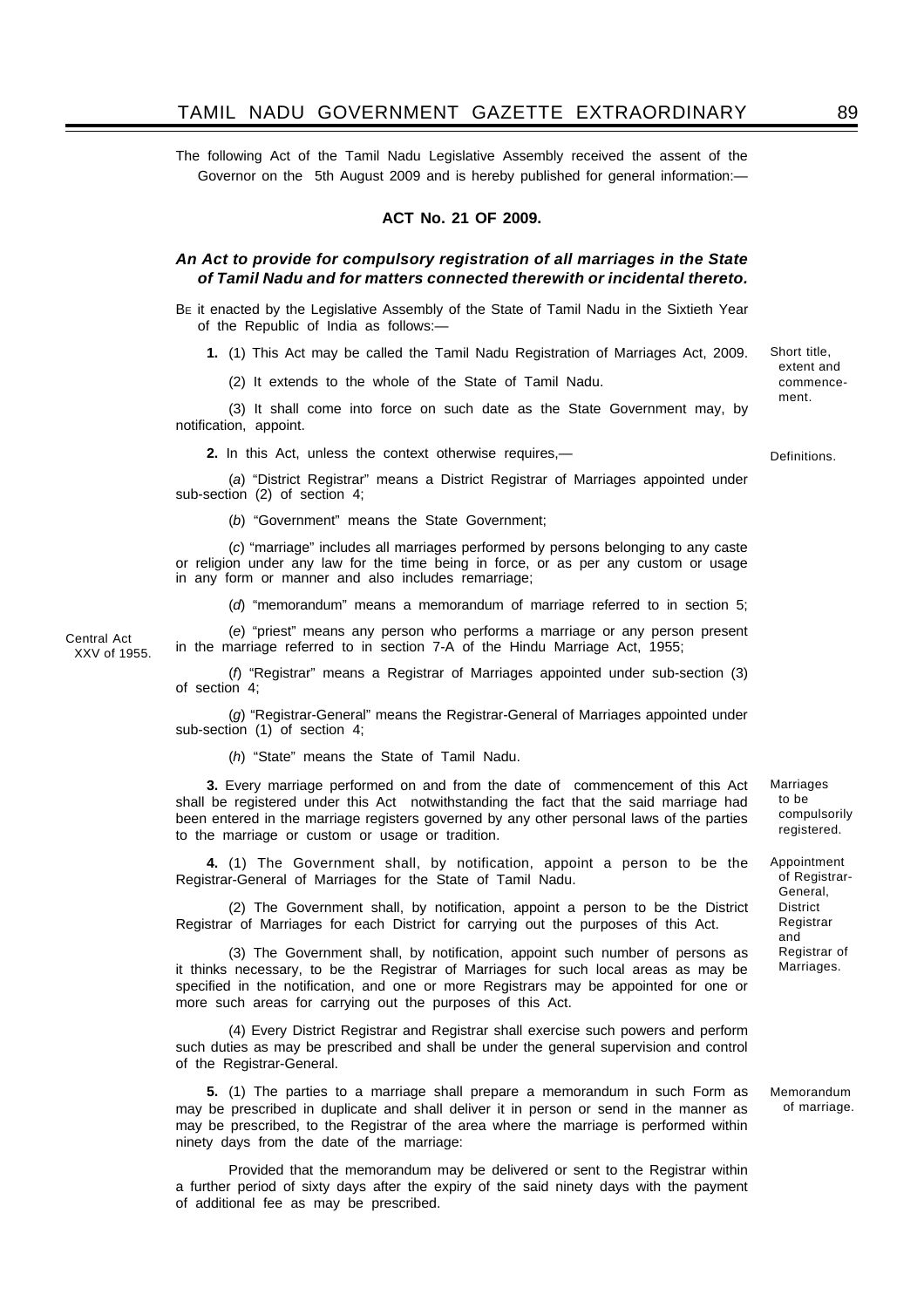Signature on memorandum and fees to be paid. Power to

refuse registration of marriage.

(2) Nothing in the proviso to sub-section (1) shall affect the liability of any person to any penalty under clause (a) of sub-section (1) of section 14.

**6.** Every memorandum referred to in section 5 shall be signed by the parties to the marriage and by the priest and two witnesses and shall be accompanied by such

fee as may be prescribed. **7.** (1) Where the Registrar, before whom the memorandum is delivered or sent under

section 5 on scrutiny of the documents filed with the memorandum or, on the other facts noticed or brought to his notice, is satisfied or has reason to believe that,—

(*a*) the marriage between the parties is not performed in accordance with the personal laws of the parties, or any custom or usage or tradition; or

(*b*) the identity of the parties or the witnesses or the persons testifying the identity of the parties and the performance of the marriage is not established beyond reasonable doubt; or

(*c*) the documents tendered before him do not prove the marital status of the parties,

he may, after hearing the parties and recording the reasons in writing, refuse to register the marriage and may,—

(i) call upon the parties to produce such further information or documents as deemed necessary, for establishing the identity of the parties and the witnesses or correctness of the information or documents presented to him, or

(ii) if deemed necessary, also refer the papers to the local police station within whose jurisdiction the parties reside, for verification.

(2) Where, on further verification as provided in sub-section (1), the Registrar is satisfied that there is no objection to register the marriage, he may register the same. If in the opinion of the Registrar, the marriage is not fit for registration, he may pass an order of refusal in writing, recording the reasons therefor.

Appeal to District Registrar.

**8.** (1) Any person aggrieved by the order of the Registrar under section 7 may, within a period of thirty days from the date of receipt of such order, appeal to the District Registrar in such manner as may be prescribed:

Provided that the District Registrar may, within a further period of thirty days, admit an appeal presented after the expiration of the first mentioned period of thirty days if he is satisfied that the appellant had sufficient cause for not presenting the appeal within the first mentioned period.

(2) The District Registrar, after giving an opportunity of being heard to the party affected and after recording the reasons in writing, direct the Registrar to register the marriage or confirm the order of the Registrar.

Appeal against the order under section 8.

Issue of cerfiicate and maintaining register.

**9.** Any person aggrieved by the order of the District Registrar made under section 8 may, within a period of thirty days from the date of receipt of the order, appeal against such order to the Registrar-General and the decision of the Registrar-General on such appeal shall be final and thereupon the Registrar shall act in conformity with such decision.

**10.** (1) On registration of the marriage, the Registrar shall issue a certificate of registration of marriage to the parties in such form as may be prescribed.

(2) Every Registrar shall maintain a register of marriages, in such form and in such manner as may be prescribed.

(3) On receipt of the memorandum of marriage under section 5, the Registrar shall file the same in the register.

**11.** (1) Subject to any rules made in this behalf by the Government including the rules relating to payment of fee, any person may,-

Search of marriage register.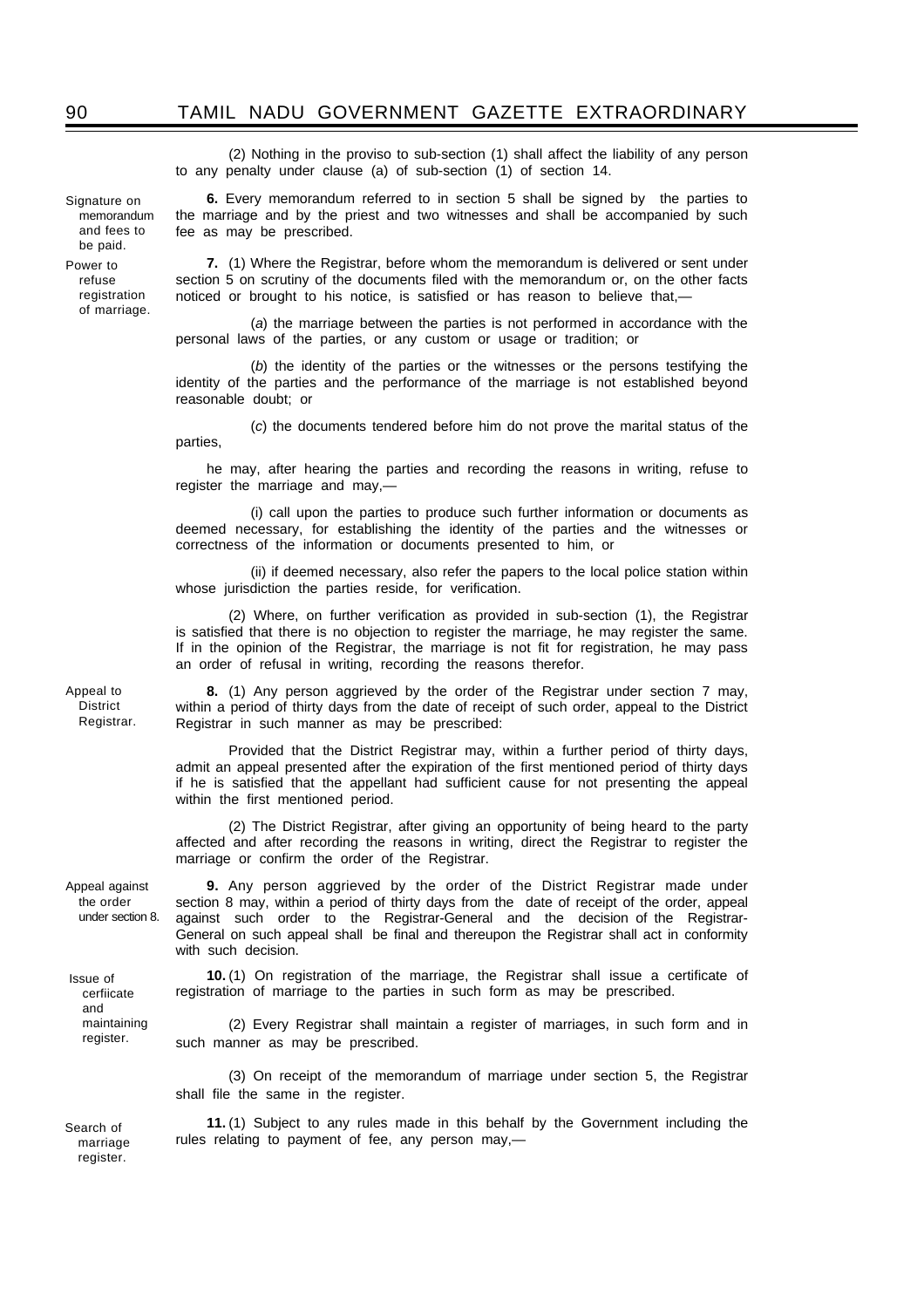(*a*) cause a search to be made by the Registrar for any entry in the register of marriages; and

(*b*) obtain an extract from such register relating to marriages.

(2) All extracts given under this section shall be certified by the Registrar and shall be admissible in evidence for the purpose of proving the marriage to which the entry relates.

**12.** The register of marriages shall, at all reasonable times, be open to inspection and the certified extracts therefrom shall, on application, be given by the Registrar to the applicant on payment of such fee as may be prescribed.

**13.** No employer or a Government or quasi-Government Authority or Company or Public Sector Undertaking or Local Authority shall carry out any change in their office record or in any office documents, such as change in the marital status or change of nomination, of its employee or in their dealings with any person, customer or client unless the employee or, as the case may be, the applicant, applying *for* carrying out or recording of such change, submits a certified copy of the certificate of registration of marriage issued under section 10.

**14.** (1) Any person who—

(*a*) omits or neglects to deliver or send the memorandum as required by section 5; or

(*b*) makes any statement in the memorandum which is false in any material particular, and which he knows or has reason to believe to be false; or

(*c*) contravenes any of the provisions of this Act, or rules made thereunder,

shall, on conviction, be punished with fine which may extend to one thousand rupees.

(2) The Registrar who willfully fails to file the memorandum pursuant to section 5 shall, on conviction, be punished with imprisonment for a term which may extend to three months or with fine which may extend to one thousand rupees or with both.

**15.** Any person secreting, destroying or dishonestly or fraudulently altering the register of marriage or any part thereof shall, on conviction, be punished with imprisonment for a term which may extend to two years or with fine which may extend to ten thousand rupees or with both.

**16.** No prosecution for an offence punishable under this Act shall be instituted except by an officer authorized by the Registrar- General by general or special order, in this behalf.

**17.** (1) If any person committing an offence under this Act is a company, every person, who, at the time the offence was committed, was in charge of, and was responsible to, the company for the conduct of the business of the company as well as the company, shall be deemed to be guilty of the offence, and shall be liable to be proceeded against and punished accordingly:

Provided that nothing contained in this sub-section shall render any such person liable to any punishment provided in this Act, if he proves that the offence was committed without his knowledge, or that he exercised all due diligence to prevent the commission of the offence.

(2) Notwithstanding anything contained in sub-section (1), where an offence under this Act has been committed by a company and it is proved that the offence has been

Penalty for secreting, destroying or altering register.

Sanction for prosecution.

Offences by companies.

Responsibility of employer, etc. of verification of marriage registration certificate.

Register to be open for public inspection.

Penalties.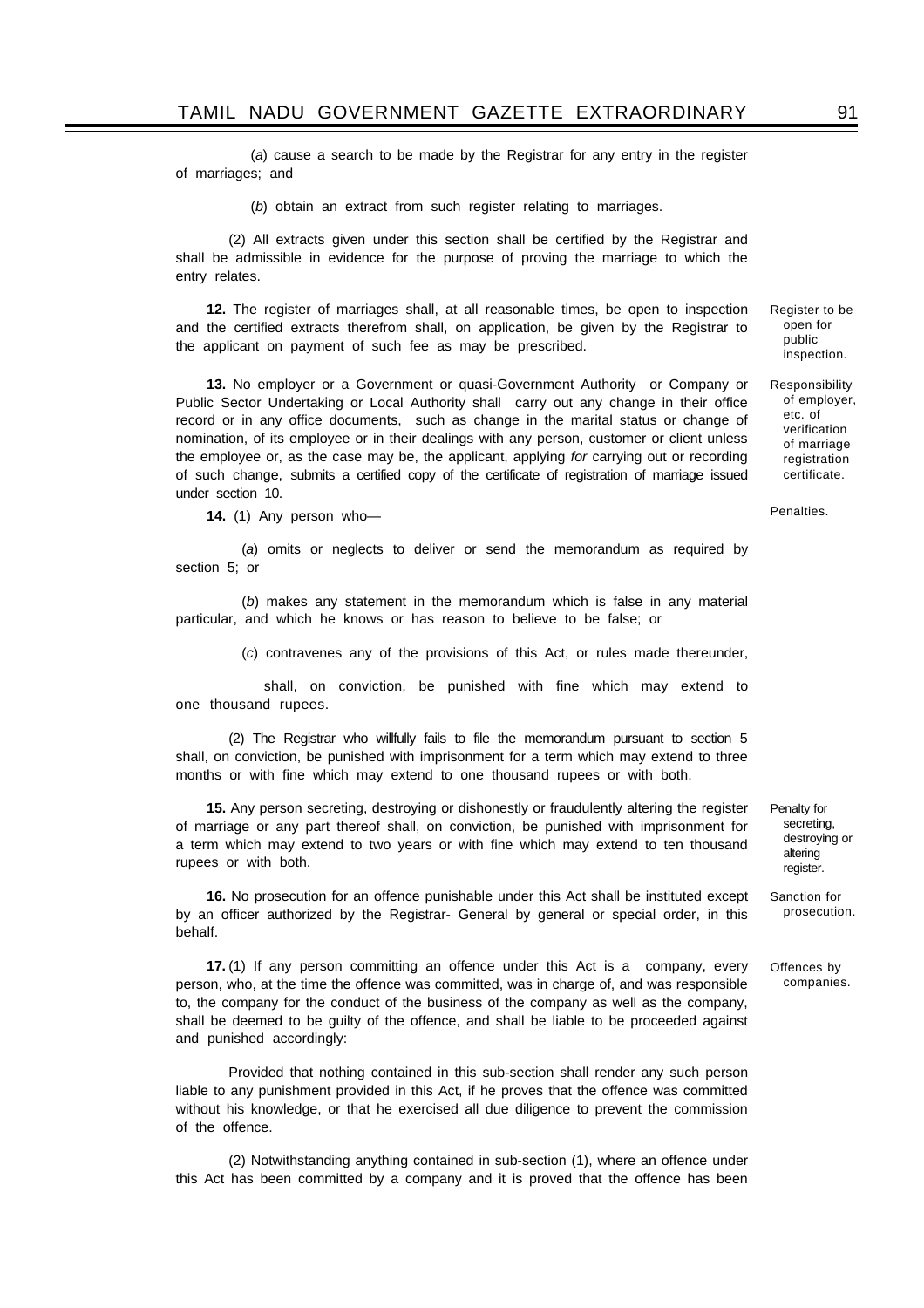### 92 TAMIL NADU GOVERNMENT GAZETTE EXTRAORDINARY

committed with the consent or connivance of, or is attributable to any neglect on the part of any director, manager, secretary or other officer of the company, such director, manager, secretary or other officer shall also be deemed to be guilty of that offence and shall be liable to be proceeded against and punished accordingly.

*Explanation.*—For this purpose of the section,—

(*a*) 'company' means a body corporate and includes a firm or other association of individuals; and .

(*b*) 'director' in relation to a firm, means a partner in the firm.

**18.** No suit, prosecution or other legal proceedings shall lie against any person for anything which is in good faith done or intended to be done in pursuance of this Act or a rule or order made thereunder. Protection of action taken in good faith.

**19.** The Registrar-General, every District Registrar and Registrar and other officers while acting or purporting to act in pursuance of the provisions of this Act or rules made thereunder shall be deemed to be a public servant within the meaning of section 21 of the Indian Penal Code. Registrar, etc. to be public

Central Act XLV of 1860.

Power to remove difficulties.

Servant.

**20.** If any difficulty arises in giving effect to the provisions of this Act, the Government may, by order published in the *Tamil Nadu Government Gazette,* make such provisions, not inconsistent with the provisions of this Act, as appear to them to be necessary or expedient for removing the difficulties:

Provided that no order shall be made after the expiry of a period of two years from the date of commencement of this Act.

Power of Government to give direction.

**21.** The Government may, from time to time, issue such directions not inconsistent with the provisions of this Act, to the Registrar, District Registrar and to the Registrar-General, as it may thinks fit for the effective implementation of the provisions of this Act and they shall comply with such direction.

**22.** The provisions of this Act shall be in addition to, and not in derogation of, any other law for the time being in force. Operation of other laws not affected.

> **23.** No marriage performed in this State to which this Act applies shall be deemed to be invalid solely by reason of the fact that it was not registered under this Act.

Power to make rules.

registration not to invalidate marriage.

Non-

**24.** (1) The Government may make rules for carrying out all or any of the purposes of this Act.

(2) (*a*) All rules made under this Act shall be published in the *Tamil Nadu Government Gazette* and unless they are expressed to come into force on a particular day, shall come into force on the day on which they are so published.

(*b*) All notifications issued under this Act shall be published in the *Tamil Nadu Government Gazette* and unless they are expressed to come into force on a particular day, shall come into force on the day on which they are so published.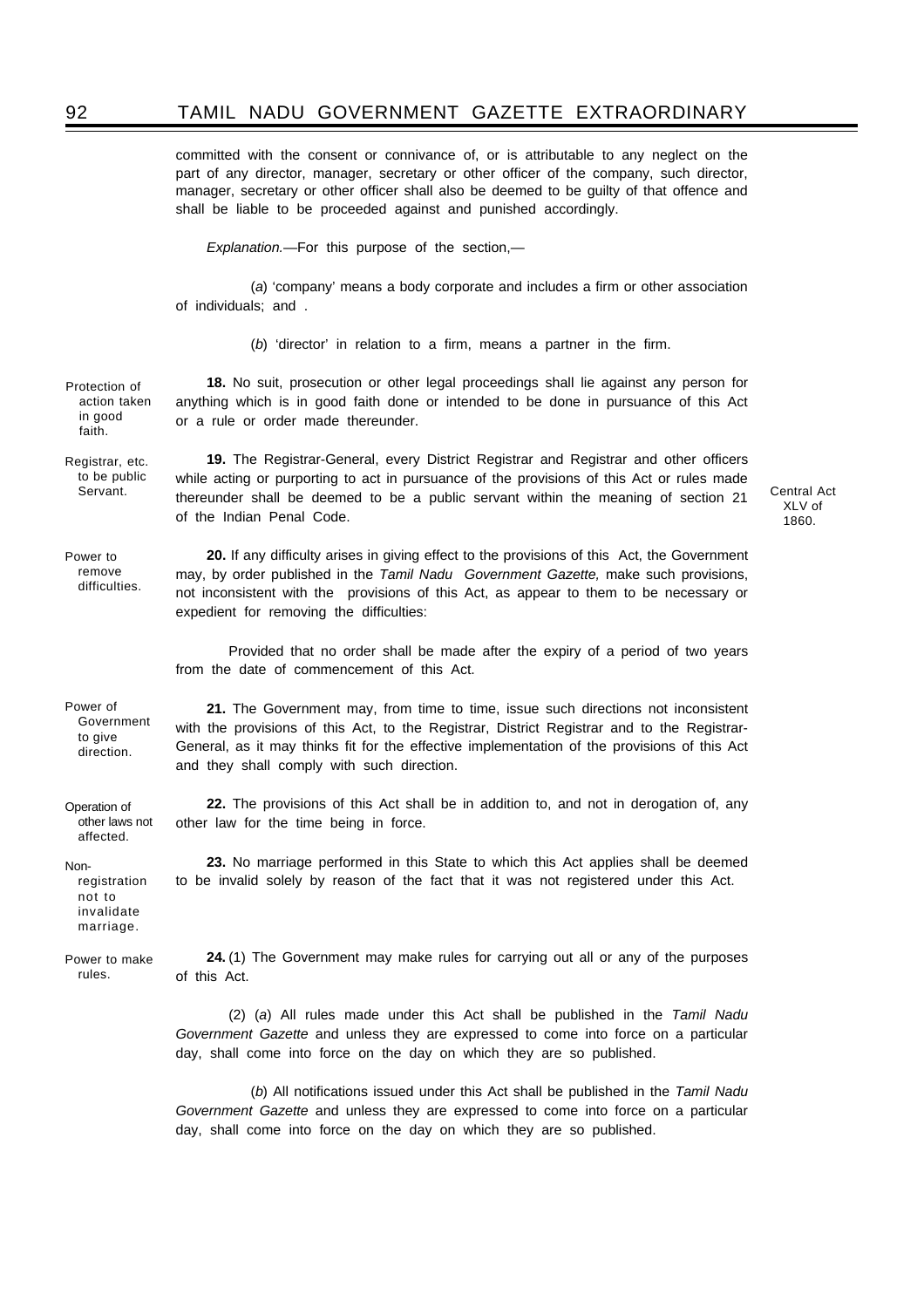(3) Every rule or order made or notification issued under this Act shall, as soon as possible, after it is made or issued, be placed on the Table of the Legislative Assembly, and if, before the expiry of the session in which it is so placed or in the next session, the Legislative Assembly makes any modification in any such rule, order or notification or the Legislative Assembly decides that the rule, order or notification should not be made or issued, the rule, order or notification shall thereafter have effect only in such modified form or be of no effect, as the case may be, so, however, that any such modification or annulment shall be without prejudice to the validity of anything previously done under that rule, order or notification.

(By order of the Governor)

S. DHEENADHAYALAN, *Secretary to Government, Law Department.*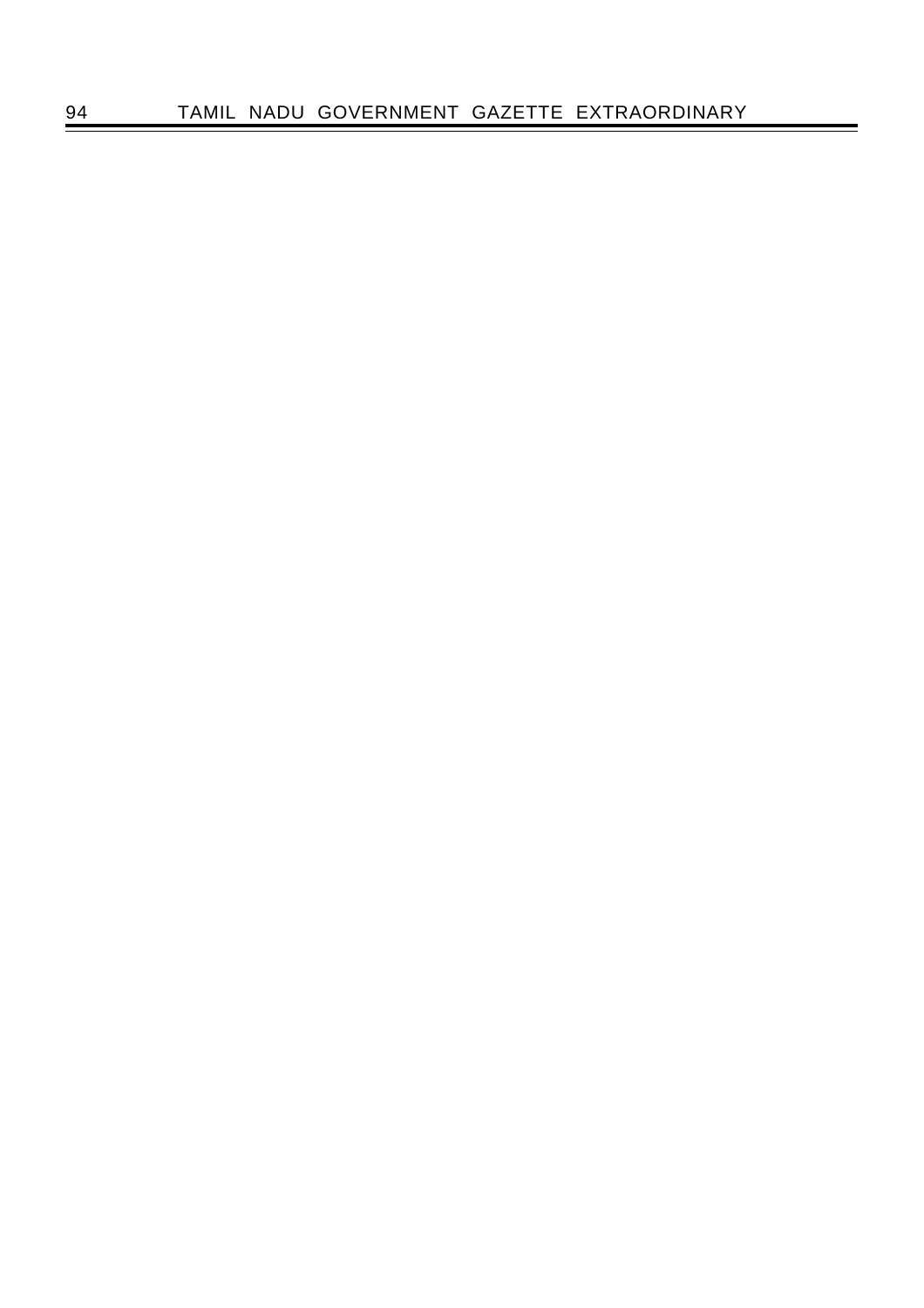### TAMIL NADU GOVERNMENT GAZETTE EXTRAORDINARY 95

The following Act of the Tamil Nadu Legislative Assembly received the assent of the Governor on the 5th August 2009 and is hereby published for general information:-

### **ACT No. 22 OF 2009**

### *An Act to provide for the regulation of collection of fee by schools in the State of Tamil Nadu and matters connected therewith and incidental thereto.*

BE it enacted by the Legislative Assembly of the State of Tamil Nadu in the Sixtieth Year of the Republic of India as follows:—

**1.** (1) This Act may be called the Tamil Nadu Schools (Regulation of Collection of Fee) Act, 2009.

(2) It extends to the whole of the State of Tamil Nadu.

(3) It shall come into force on such date as the Government may, by notification, appoint.

**2.** In this Act, unless the context otherwise requires,—

(*a*) "academic year" means the year commencing on the first day of June to the last day of May;

(*b*) "aided school" means a school receiving any sum of money as aid out of the State funds;

(*c*) "committee" means the committee constituted under section 5;

(*d*) "District Committee" means the committee constituted under section 11;

(*e*) "fee" means any amount, by whatever name called, collected directly or indirectly by a school for admission of a pupil to any standard or course of study;

(*f*) "Government" means the State Government;

(*g*) "Government School" means a school run by the Government or any local

authority;

(*h*) "local authority" means—

(i) the Municipal Corporations of Chennai, Madurai, Coimbatore, Salem, Tiruchirappalli, Tirunelveli, Erode, Tiruppur, Vellore, Thoothukudi or any other Municipal Corporation that may be constituted under any law for the time being in force; or

(ii) a Municipal Council constituted under the Tamil Nadu District Municipalities Act, 1920; or

Act V of 1920.

Tamil Nadu

Tamil Nadu Act 21 of 1994.

(iii) a Panchayat Union Council or a Village Panchayat constituted under the Tamil Nadu Panchayats Act, 1994;

(*i*) "management" includes the managing committee or any person, body of persons, committee or any other governing body by whatever name called in whom the power to manage or administer the affairs of a school is vested:

Provided that the Board of Trustees or governing body of Wakf Board, by whatever name called, constituted or appointed by any law for the time being in force relating to the charitable and religious institutions and endowments and Wakfs shall be deemed to be a management for the purposes of this Act;

(*j*) "private school" means any pre-primary school, primary school, middle school, high school or higher secondary school, established and administered or maintained by any person or body of persons and recognized or approved by the competent authority under any law or code of regulation for the time being in force, but does not include,—

(i) an aided school;

 (ii) a school established and administered or maintained by the Central Government or the State Government or any local authority;

Definition

Short title, extent and commencement.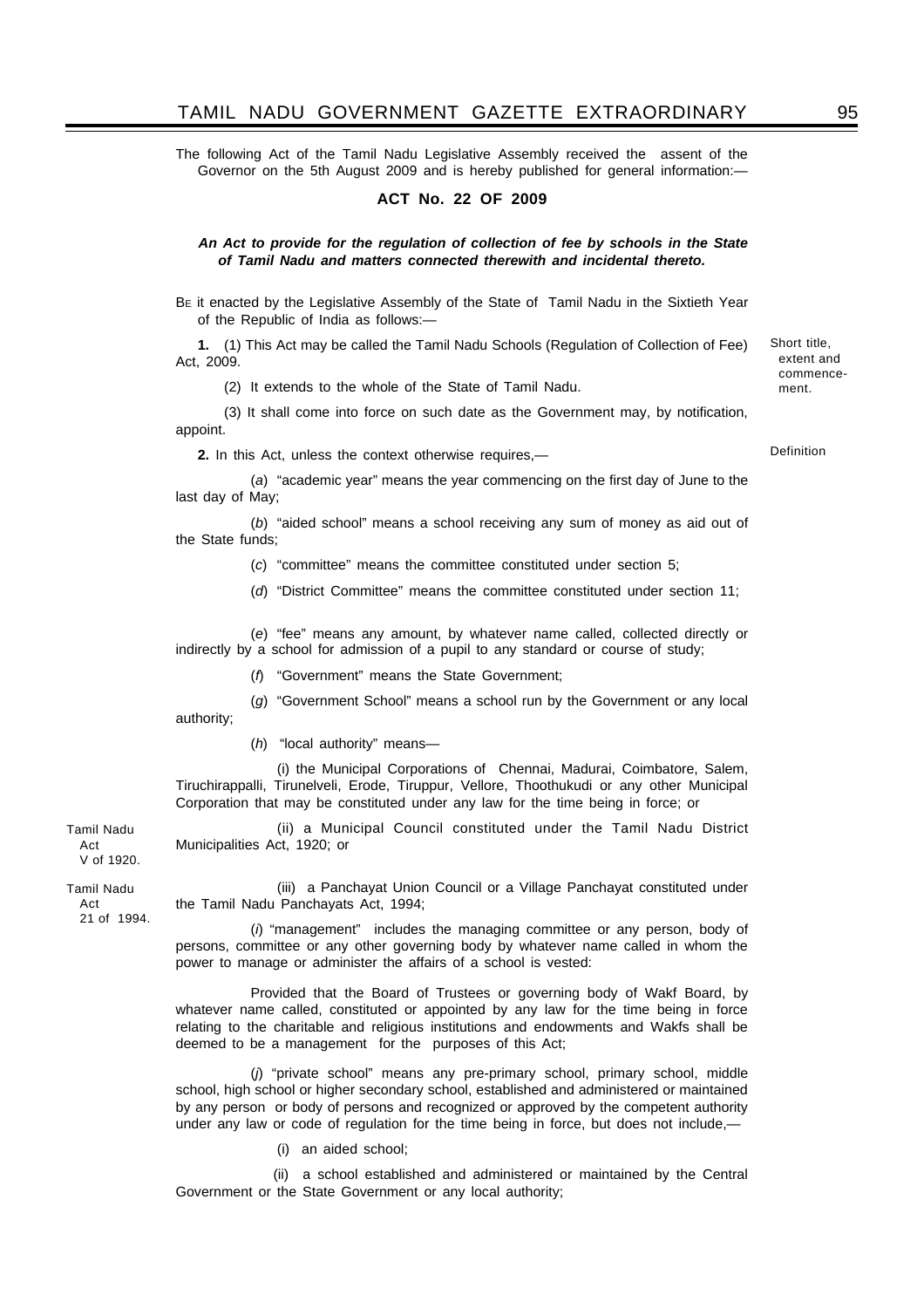(iii) a school giving, providing or imparting religious instruction alone but not any other instructions;

 *Explanation.*—For the purpose of this clause,—

(1) "code of regulation" means the Code of Regulations for Approved Nursery and Primary Schools, Code of Regulations for Matriculation Schools and Code of Regulations for Anglo-Indian Schools;

(2) (i) pre-primary school shall consist of Pre-KG to UKG;

(ii) primary school shall consist of LKG to Standard V or Standards I to V;

(iii) middle school shall consist of LKG to Standard VIII, Standards I to VIII or Standards VI to VIII;

(iv) high school shall consist of LKG to Standard X, Standards VI to X or Standards IX and X;

(v) higher secondary school shall consist of LKG to Standard XII, Standards I to XII, Standards VI to XII or Standards XI and XII.

 (3) aided schools conducting any classes or courses, for which no money is paid as aid out of the State funds, shall be construed as a private school in so far as such classes or courses are concerned.

Prohibition of collection of excess fee.

**3.** (1) No Government school or aided school shall collect any fee in excess of the fee fixed by the Government for admission of pupils to any Standard or course of study in that school.

(2) No fee in excess of the fee determined by the committee under this Act shall be collected for admission of pupils to any Standard or course of study in a private school -

(*a*) by any person who is in charge of, or is responsible for, the management of such private school; or

(*b*) by any other person either for himself or on behalf of such private school or on behalf of the management of such private school.

(3) The fee collected by any school affiliated to the Central Board of Secondary Education shall commensurate with the facilities provided by the school.

**4.** The Government shall fix the fee for admission of pupils to any Standard or course of study in Government schools and aided schools.

Constitution of committee. Fixation of fee by Government.

**5.** (1) The Government shall constitute a committee for the purpose of determination of the fee for admission to any Standard or course of study in private schools.

(2) The committee shall consist of the following members, namely:—

- (a) a retired High Court Judge, nominated by the Government. The state of the Chairperson;
- (b) Director of School Education. *Ex-officio* Member;
- (c) Director of Matriculation Schools. *Ex-officio* Member;
- (d) Director of Elementary Education. Ex-officio Member;
- (e) Joint Chief Engineer (Buildings) Public Works Department. - **Ex-officio** Member;
- (f) Additional Secretary to Government, School Education Department. - *Ex-officio* Member-

Secretary.

(3) The term of office of the Chairperson shall be for a period of three years from the date of his nomination and in the case of vacancy arising earlier, for any reason, such vacancy shall be filled for the remainder of the term.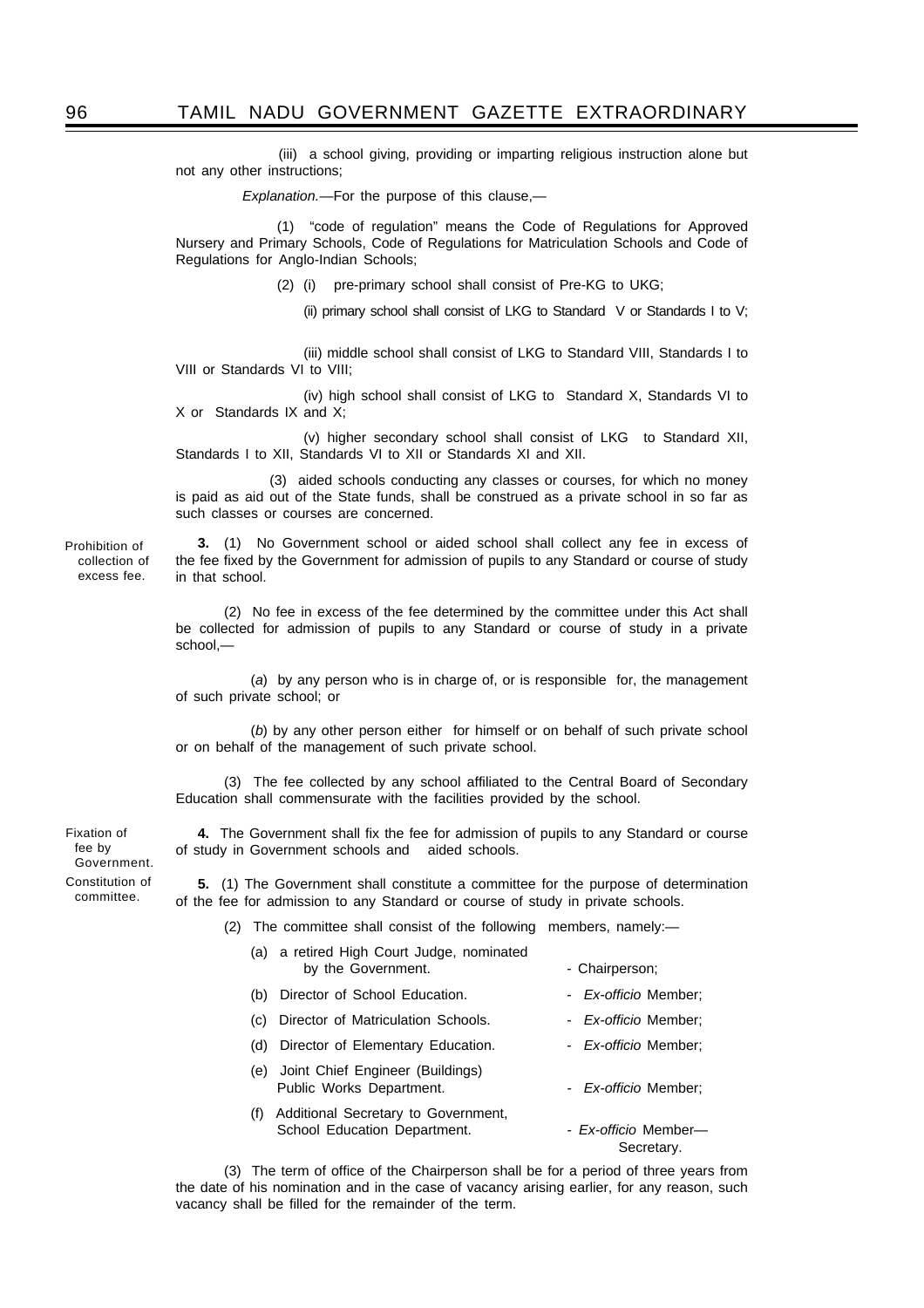(4) The Chairperson shall be eligible to draw such rate of sitting fee and travelling allowance as may be applicable to a First Class Committee.

(5) No act or proceeding of the committee shall be invalid by reason only of the existence of any vacancy in, or any defect in, the constitution of the committee.

(6) The Chairperson shall preside over the meeting of the committee.

**6.** (1) The committee shall determine the fee leviable by a private school taking into account the following factors, namely:—

(*a*) the location of the private school;

- (*b*) the available infrastructure;
- (*c*) the expenditure on administration and maintenance;
- (*d*) the reasonable surplus required for the growth and development of the private school;
- (*e*) any other factors as may be prescribed.

(2) The committee shall, on determining the fee leviable by a private school, communicate its decision to the school concerned.

(3) Any private school aggrieved over the decision of the committee shall file their objection before the committee within fifteen days from the date of receipt of the decision of the committee.

(4) The committee shall consider the objection of the private school and pass orders within thirty days from the date of receipt of such objection.

(5) The orders passed by the committee shall be final and binding on the private school for three academic years. At the end of the said period, the private school would be at liberty to apply for revision.

(6) The committee shall indicate the different heads under which the fee shall be levied.

7. (1) The powers and functions of the committee shall be,—

(*a*) to determine the fee to be collected by private schools;

(*b*) to hear complaints with regard to collection of fee in excess of the fee determined by it or fixed by the Government, as the case may be. If the committee, after obtaining the evidence and explanation from the management of the private school or aided school concerned or from the Government school, comes to the conclusion that the private school or the Government school or aided school has collected fee in excess of the fee determined by the committee or fixed by the Government, as the case may be, it shall recommend to the appropriate competent authority for the cancellation of the recognition or approval, as the case may be, of the private school or aided school or for any other course of action as it deems fit in respect of the private school or Government school or aided school.

(2) The committee shall have power to,—

(i) require each private school to place before the committee the proposed fee structure of such school with all relevant documents and books of accounts for scrutiny within such date as may be specified by the committee;

(ii) verify whether the fee proposed by the private school is justified and it does not amount to profiteering or charging of exorbitant fee;

(iii) approve the fee structure or determine some other fee which can be charged by the private school.

(3) The Committee shall have power to,—

(i) verify whether the fee collected by the School affiliated to the Central Board of Secondary Education commensurate with the facilities provided by the school;

(ii) to hear complaints with regard to collection of excess fee by a school affiliated to the Central Board of Secondary Education; and

(iii) to recommend to the Central Board of Secondary Education for disaffiliation of the school, if it comes to a conclusion that the school has collected excess fee.

Factors for determination of fee.

Powers and functions of the committee.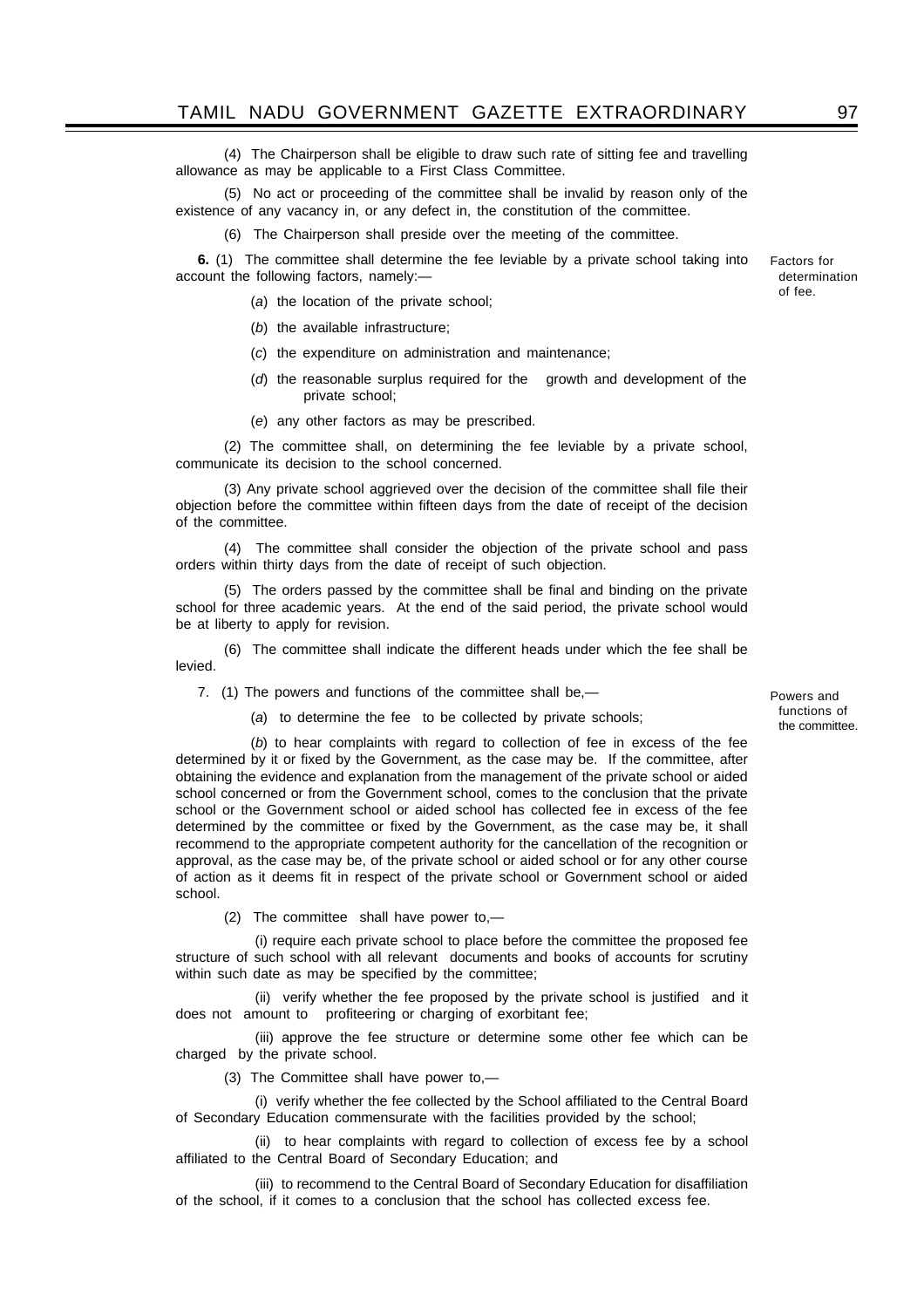### 98 TAMIL NADU GOVERNMENT GAZETTE EXTRAORDINARY

(4) The committee shall have the power to regulate its own procedure in all matters arising out of the discharge of its functions, and shall, for the purpose of making any inquiry under this Act, have all the powers of a civil court under the Code of Civil Procedure, 1908 while trying a suit, in respect of the following matters, namely:-

Central Act V of 1908.

(i) summoning and enforcing the attendance of any witness and examining him on oath;

(ii) the discovery and production of any document;

- (iii) the receipt of evidence on affidavits;
- (iv) the issuing of any commission for the examination of witness.

**8.** The Government may regulate the maintenance of accounts by the private schools in such manner as may be prescribed. Regulation of

> **9.** (1) Whoever contravenes the provisions of this Act or the rules made thereunder shall, on conviction, be punishable with imprisonment for a term which shall not be less than three years but which may extend to seven years and with fine which may extend to five thousand rupees:

> Provided that the court may, for any adequate and special reason to be mentioned in the judgment, impose a sentence of imprisonment for a term of less than three years.

> (2) The person convicted under this section shall refund to the pupil from whom the excess fee was collected in contravention of this Act, such excess fee.

Offences by companies.

accounts. Penalties.

> **10.** (1) Where an offence against any of the provisions of this Act have been committed by a company, every person who, at the time the offence was committed, was in charge of, and was responsible to, the company for the conduct of the business of the company, as well as the company, shall be deemed to be guilty of the offence and shall be liable to be proceeded against and punished accordingly:

> Provided that nothing contained in this sub-section shall render any such person liable to any punishment, if he proves that the offence was committed without his knowledge or that he has exercised all due diligence to prevent the commission of such offence.

> (2) Notwithstanding anything contained in sub-section (1), where any such offence has been committed by a company and it is proved that the offence has been committed with the consent or connivance of, or is attributable to any neglect on the part of any director, manager, secretary or other officer of the company, such director, manager, secretary or other officer shall be deemed to be guilty of that offence and shall be liable to be proceeded against and punished accordingly.

> > *Explanation*.– For the purposes of this section,—

(*a*) "company" means any body corporate and includes a trust, a firm, a society or other association of individuals, and

(*b*) "director" in relation to—

(i) a firm, means a partner in the firm;

 (ii) a society, a trust or other association of individuals, means the person who is entrusted under the rules of the society, trust or other association with the management of the affairs of the society, trust or other association, as the case may be.

**District** Committee.

**11.** (1) There shall be a District Committee in every revenue district, which shall consist of the Chief Educational Officer of the district as Chairperson and such other members as may be prescribed.

(2) The District Committee or any member of the said committee authorised by it in this behalf may, at any time, during the normal working hours of any private school, enter such private school or any premises thereof or any premises belonging to the management of such private school if it or he has reason to believe that there is or has been any contravention of the provisions of this Act or the rules made thereunder and search and inspect any record, accounts, register or other document belonging to such private school or of the management, in so far as any such record, accounts, register or other document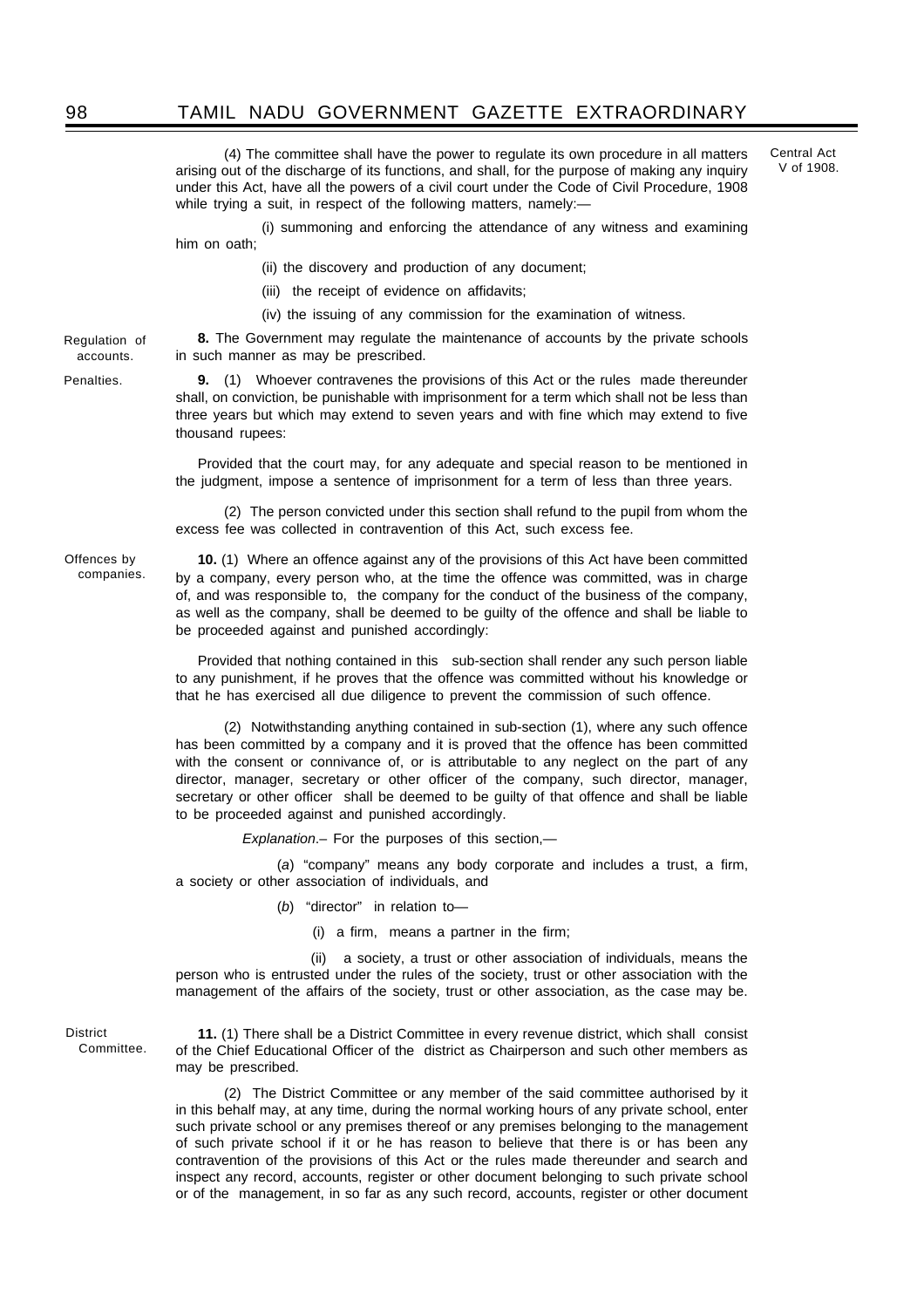relates to such private school and seize any such record, accounts, register or other document for the purpose of ascertaining whether there is or has been any such contravention.

Central Act 2 of 1974.

(3) The provisions of the Code of Criminal Procedure, 1973 relating to search and seizure shall apply, so far as may be, to search and seizure under sub-section (2).

**12.** No court shall take cognizance of any offence under this Act except with the sanction of the Government or such officer as the Government may authorise in this behalf.

**13.** Save as otherwise provided in this Act, the provisions of this Act shall be in addition to, and not in derogation of, any other law for the time being in force.

**14.** No suit, prosecution or other legal proceeding shall be instituted against the committee or its members, Government or any officer, authority or person empowered to exercise the powers or perform the functions by or under this Act for anything which is in good faith done or intended to be done under this Act or the rules made thereunder.

**15.** If any difficulty arises as to the first constitution of the committee after the date of commencement of this Act or otherwise in giving effect to the provisions of this Act, the Government may, by notification, make such provision, not inconsistent with the provisions of this Act, as may appear to them to be necessary or expedient for removing the difficulty:

Provided that no such notification shall be issued after the expiry of five years from the date of commencement of this Act.

**16.** (1) The Government may make rules for carrying out all or any of the purposes of this Act.

 (2) Every rule made or notification issued under this Act shall, as soon as possible after it is made or issued, be placed on the Table of the Legislative Assembly and if, before the expiry of the session in which it is so placed or the next session, the Assembly makes any modification in any such rule or notification, or the Assembly decides that the rule or notification should not be made or issued, the rule or notification shall, thereafter, have effect only in such modified form or be of no effect, as the case may be, so, however, that any such modification or annulment shall be without prejudice to the validity of anything previously done under that rule or notification.

(By order of the Governor)

S. DHEENADHAYALAN, *Secretary to Government, Law Department.*

Cognizance of offences.

Operation of other laws.

Protection of action taken in good faith.

Power to remove difficulties.

Power to make rules.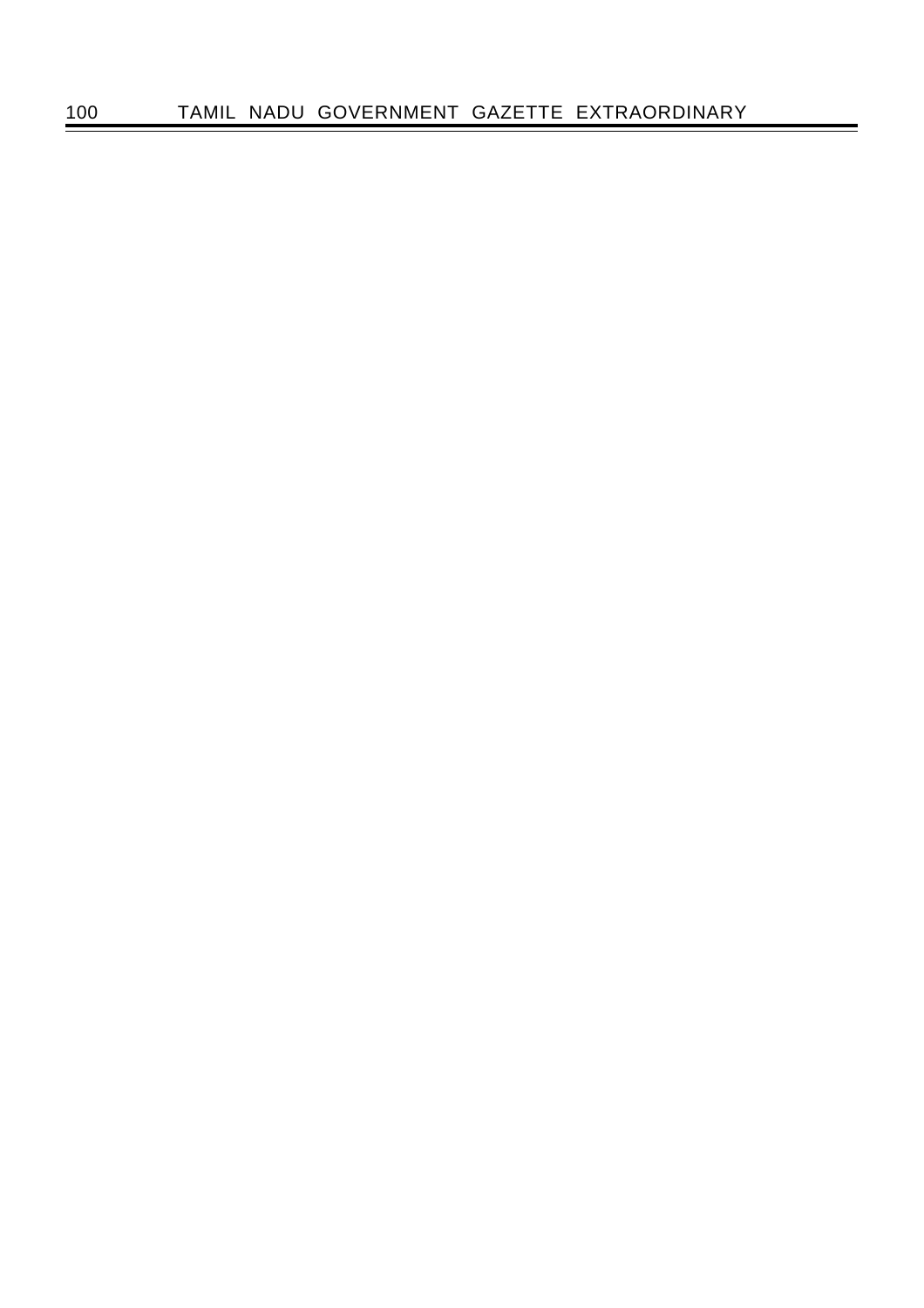### TAMIL NADU GOVERNMENT GAZETTE EXTRAORDINARY 101

The following Act of the Tamil Nadu Legislative Assembly received the assent of the Governor on the 5th August 2009 and is hereby published for general information:—

### **ACT No. 23 OF 2009.**

### *An Act further to amend the Tamil Nadu Value Added Tax Act, 2006.*

BE it enacted by the Legislative Assembly of the State of Tamil Nadu in the Sixtieth Year of the Republic of India as follows:—

**1.** (1) This Act may be called the Tamil Nadu Value Added Tax (Third Amendment) Act, 2009.

(2) It shall be deemed to have come into force on the 1st day of April 2009.

Tamil Nadu Act 32 of 2006.

**2.** In the Fourth Schedule to the Tamil Nadu Value Added Tax Act, 2006, in Part – B, after item 41 and the entries relating thereto, the following items and entries shall be inserted, namely:—

and commencement.

Short title

Amendment of Fourth Schedule.

"41-A. Handmade steel trunk boxes.

41-B. Handmade tin containers.".

(By order of the Governor)

S. DHEENADHAYALAN, *Secretary to Government, Law Department.*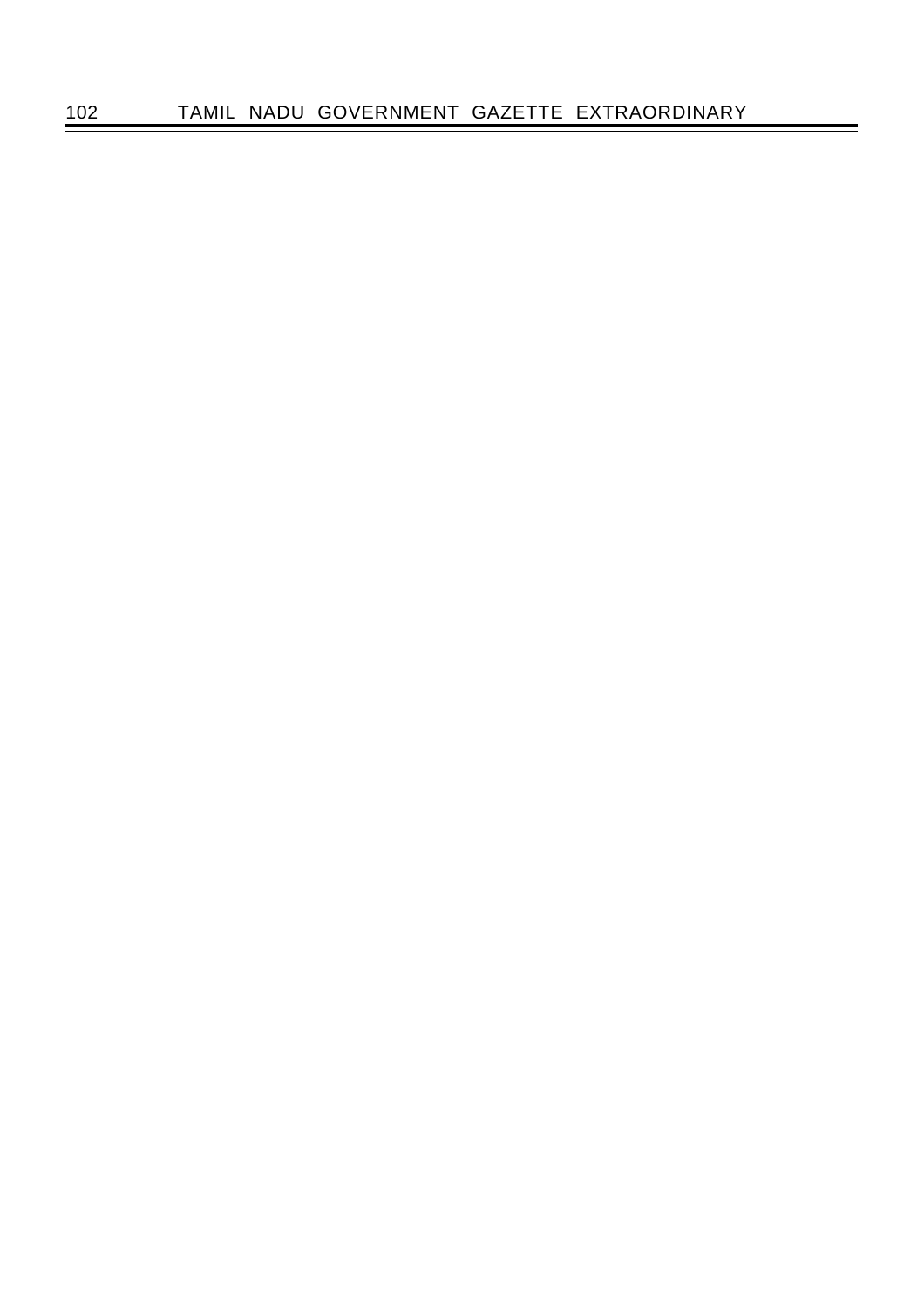The following Act of the Tamil Nadu Legislative Assembly received the assent of the Governor on the 5th August 2009 and is hereby published for general information:—

### **ACT No. 24 OF 2009.**

### *An Act to amend the Tamil Nadu Agricultural Labourers - Farmers (Social Security and Welfare) Act, 2006.*

BE it enacted by the Legislative Assembly of the State of Tamil Nadu in the Sixtieth Year of the Republic of India as follows:—

**1.** (1) This Act may be called the Tamil Nadu Agricultural Labourers - Farmers (Social Security and Welfare) Amendment Act, 2009.

(2) It shall be deemed to have come into force on the 3rd day of June 2009.

**2.** In section 5 of the Tamil Nadu Agricultural Labourers - Farmers (Social Security and Welfare) Act, 2006, for sub-section (4), the following sub-section shall be substituted, namely:—

"(4) The Chairman of the Board shall be appointed from amongst the members nominated to represent the Government and a Joint Chairman of the Board may be appointed from amongst the members.".

(By order of the Governor)

S. DHEENADHAYALAN, *Secretary to Government, Law Department.*

Tamil Nadu Act 29 of 2006. Short title and commencement.

Amendment of section 5.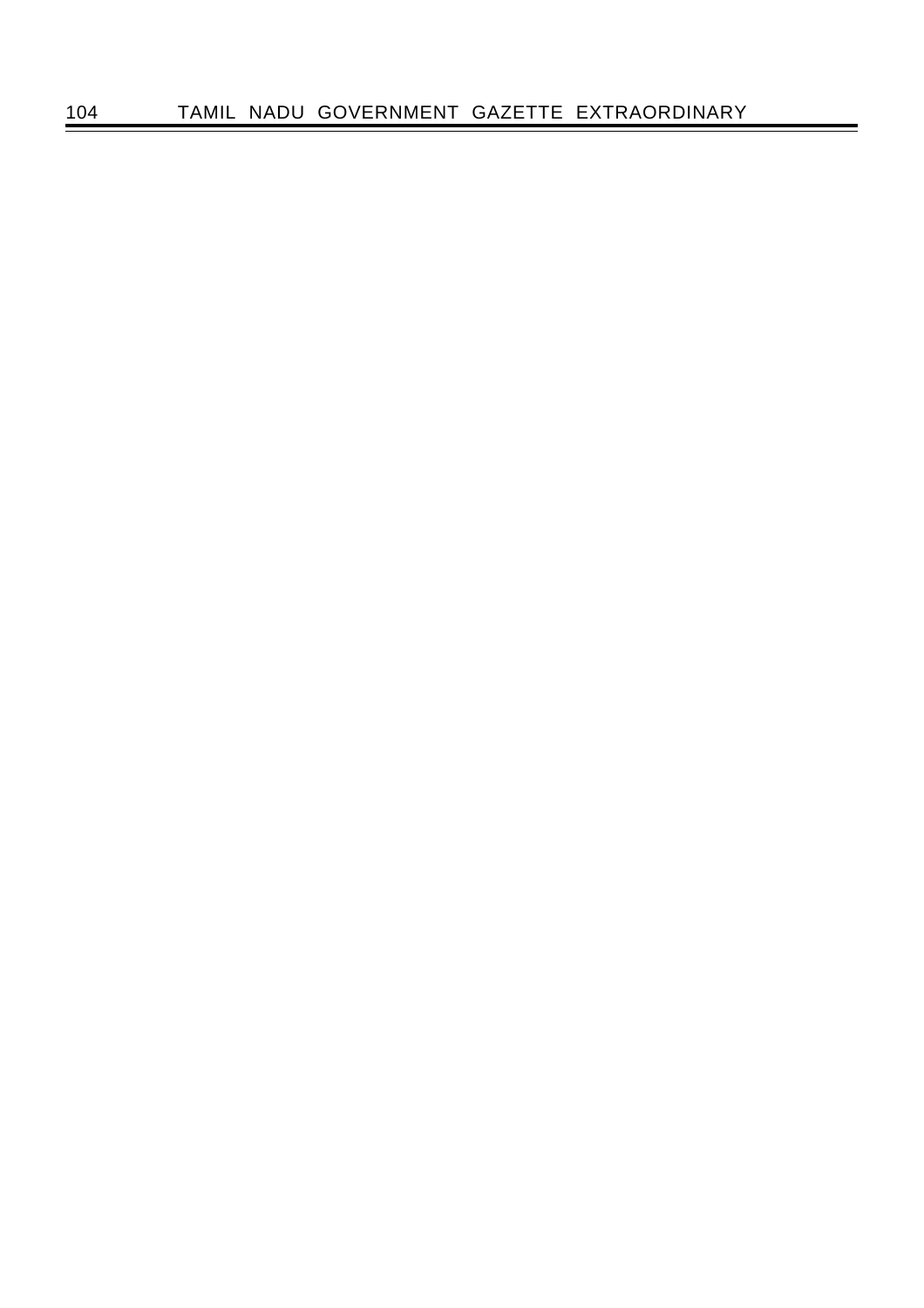The following Act of the Tamil Nadu Legislative Assembly received the assent of the Governor on the 5th August 2009 and is hereby published for general information:—

### **ACT No. 25 OF 2009.**

### *An Act further to amend the Tamil Nadu Value Added Tax Act, 2006.*

BE it enacted by the Legislative Assembly of the State of Tamil Nadu in the Sixtieth Year of the Republic of India as follows:-

**1.** (1) This Act may be called the Tamil Nadu Value Added Tax (Fourth Amendment) Act, 2009.

(2) It shall come into force on such date as the State Government may, by notification, appoint.

**2.** After section 6 of the Tamil Nadu Value Added Tax Act, 2006 (hereinafter referred to as the principal Act), the following section shall be inserted, namely:—

*"6-A. Payment of tax at compounded rate by brick manufacturers.—*

(1) Notwithstanding anything contained in this Act, every dealer manufacturing bricks may, at his option, instead of paying tax in accordance with the provisions of sub-section (2) of section 3, pay tax, for each year, by way of composition the lumpsum linked with production capacity of each kiln as specified in the Seventh Schedule.

(2) Every dealer, who opts for payment of tax under sub-section (1), shall apply to the assessing authority on or before the 30th day of April of the year or within thirty days of commencement of business, as the case may be and shall pay tax in advance during the year in monthly instalments and for this purpose, he shall furnish such returns, within such period and in such manner, as may be prescribed:

Provided that for the year 2009-2010, every dealer who opts for payment of tax under sub-section (1) shall apply to the assessing authority within two months from the date of commencement of the Tamil Nadu Value Added Tax (Fourth Amendment) Act, 2009:

Provided further that in respect of dealers referred to in the first proviso, the total turnover for the period prior to the date of opting for payment of tax under sub-section (1), shall be treated as the total turnover for that year and the excess input tax credit, if any, on that date shall lapse to the Government.

(3) The option so exercised under sub-section (2) shall be final for that year and shall continue for subsequent years until the dealer becomes ineligible or withdraws his option in writing.

(4) The dealer who pays tax under this section shall not collect any amount by way of tax or purporting to be by way of tax and shall not be entitled to input tax credit on goods purchased by him.

(5) The dealer who purchases goods from such dealer shall not be entitled to input tax credit on the goods purchased by him.

(6) Notwithstanding the operation of a brick kiln for a part of the year, the dealer owning the kiln and opted for payment of lumpsum shall be liable to make payment of lumpsum for the whole year, except when the dealer opts for payment of lumpsum for the first time after the commencement of the business, he shall be liable to pay lumpsum from the beginning of the month in which he exercises his option.

*Explanation*.—For the purpose of this section, "brick manufacturer" means the manufacturer of brick specified in sub-item (a) or (b) of item (22) in Part-B of the First Schedule.".

Tamil Nadu Act 32 of 2006. Short title and commencement.

Insertion of new section 6-A.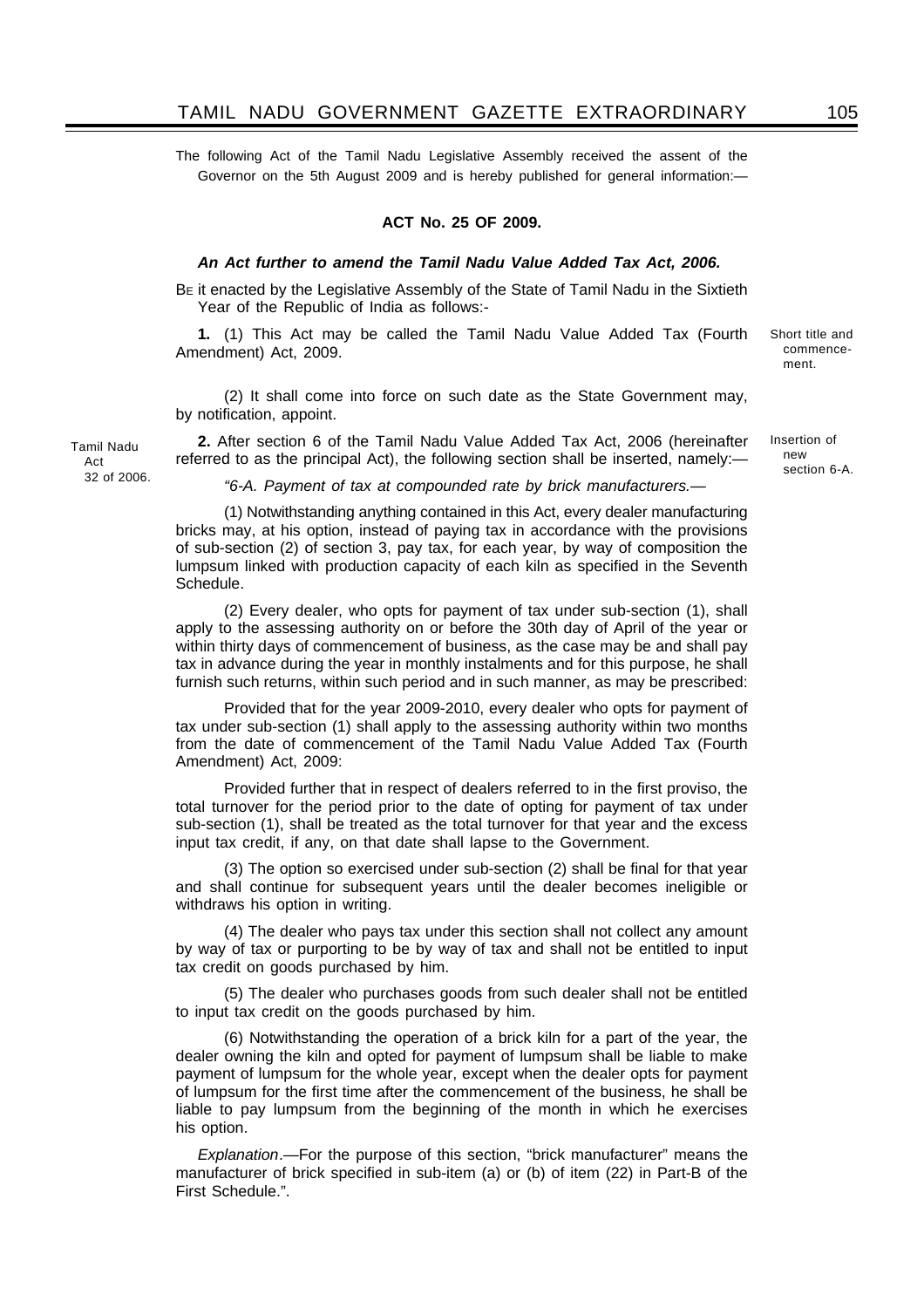## 106 TAMIL NADU GOVERNMENT GAZETTE EXTRAORDINARY

Insertion of Seventh Schedule.

**3.** After the Sixth Schedule to the principal Act, the following Schedule shall be added, namely:—

### "THE SEVENTH SCHEDULE.

(*See* section 6-A)

Compounded rate for Brick Kilns.

| Serial No. | Brick Kiln capacity.                                             | Lumpsum tax per<br>annum in lieu of tax<br>payable.                               |
|------------|------------------------------------------------------------------|-----------------------------------------------------------------------------------|
| 1.         | Kiln upto 16 chambers                                            | 90,000<br>Rs.                                                                     |
| 2.         | Kiln with more than 16 chambers but<br>not exceeding 26 chambers | Rs. 1,20,000                                                                      |
| 3.         | Kiln with more than 26 chambers but<br>not exceeding 32 chambers | Rs. 1,80,000                                                                      |
| 4.         | Kiln with more than 32 chambers                                  | Rs. 1,80,000 plus<br>Rs. 6,000 per<br>additional<br>chamber above<br>32 chambers. |

*Explanation*.—If a kiln is designed to be fired at two places, the rate of lumpsum payable by the dealer owning such kiln shall be double of the aforesaid rates.".

(By order of the Governor)

S. DHEENADHAYALAN, *Secretary to Government, Law Department.*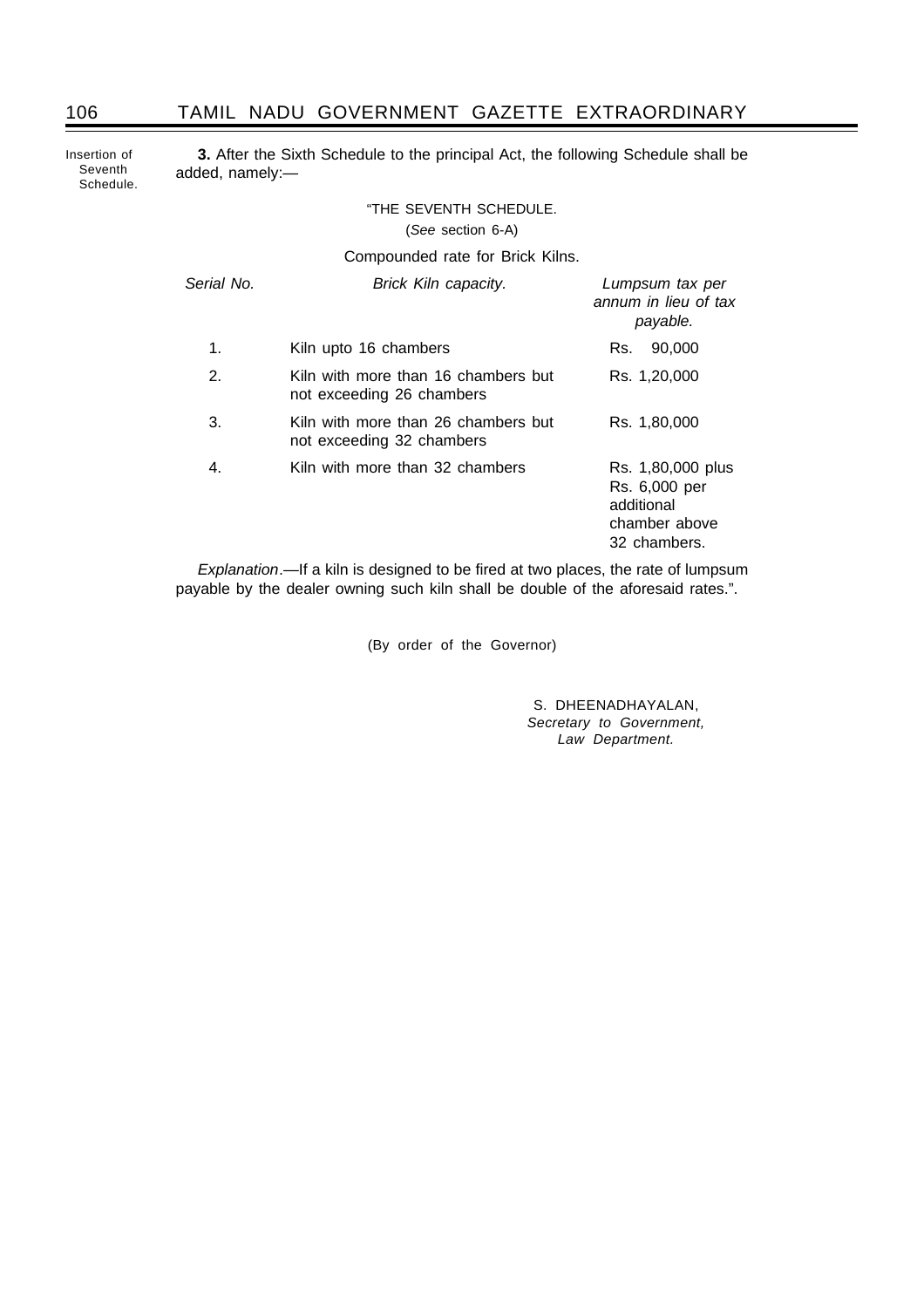The following Act of the Tamil Nadu Legislative Assembly received the assent of the Governor on the 5th August 2009 and is hereby published for general information:—

### **ACT No. 26 OF 2009.**

### *An Act further to amend the Tamil Nadu Value Added Tax Act, 2006.*

BE it enacted by the Legislative Assembly of the State of Tamil Nadu in the Sixtieth Year of the Republic of India as follows:—

**1.** (1) This Act may be called the Tamil Nadu Value Added Tax (Fifth Amendment) Act, 2009.

(2) It shall come into force at once.

**2.** After sub-section (1) of section 3 of the Tamil Nadu Value Added Tax Act, 2006, the following sub-section shall be inserted, namely:—

"(1-A) Notwithstanding anything contained in this Act, for the purpose of assessment of tax under this Act, for the period from the 1st day of January 2007 to the 31st day of March 2007 in respect of dealers referred to in clause (a) or (b) of sub-section (1), the total turnover for the period from the 1st day of April 2006 to the 31st day of December 2006 under the repealed Tamil Nadu General Sales Tax Act, 1959 and the total turnover for the period from the 1st day of January 2007 to the 31st day of March 2007 under this Act, shall be the total turnover for the year 2006-2007. In respect of such dealer whose total turnover for that year exceeds the total turnover referred to in the said clause (a) or (b) of sub-section (1) and if,—

(a) such dealer has not collected the tax under this Act, he is not liable to pay tax under this Act,

(*b*) such dealer has collected the tax under this Act, he is liable to pay tax under this Act and the other provisions of this Act shall apply to such dealer.".

(By order of the Governor)

S. DHEENADHAYALAN, *Secretary to Government, Law Department.*

Tamil Nadu Act 32 of 2006.

Tamil Nadu

**Act** 1 of 1959. Amendment of section 3.

Short title and commencement.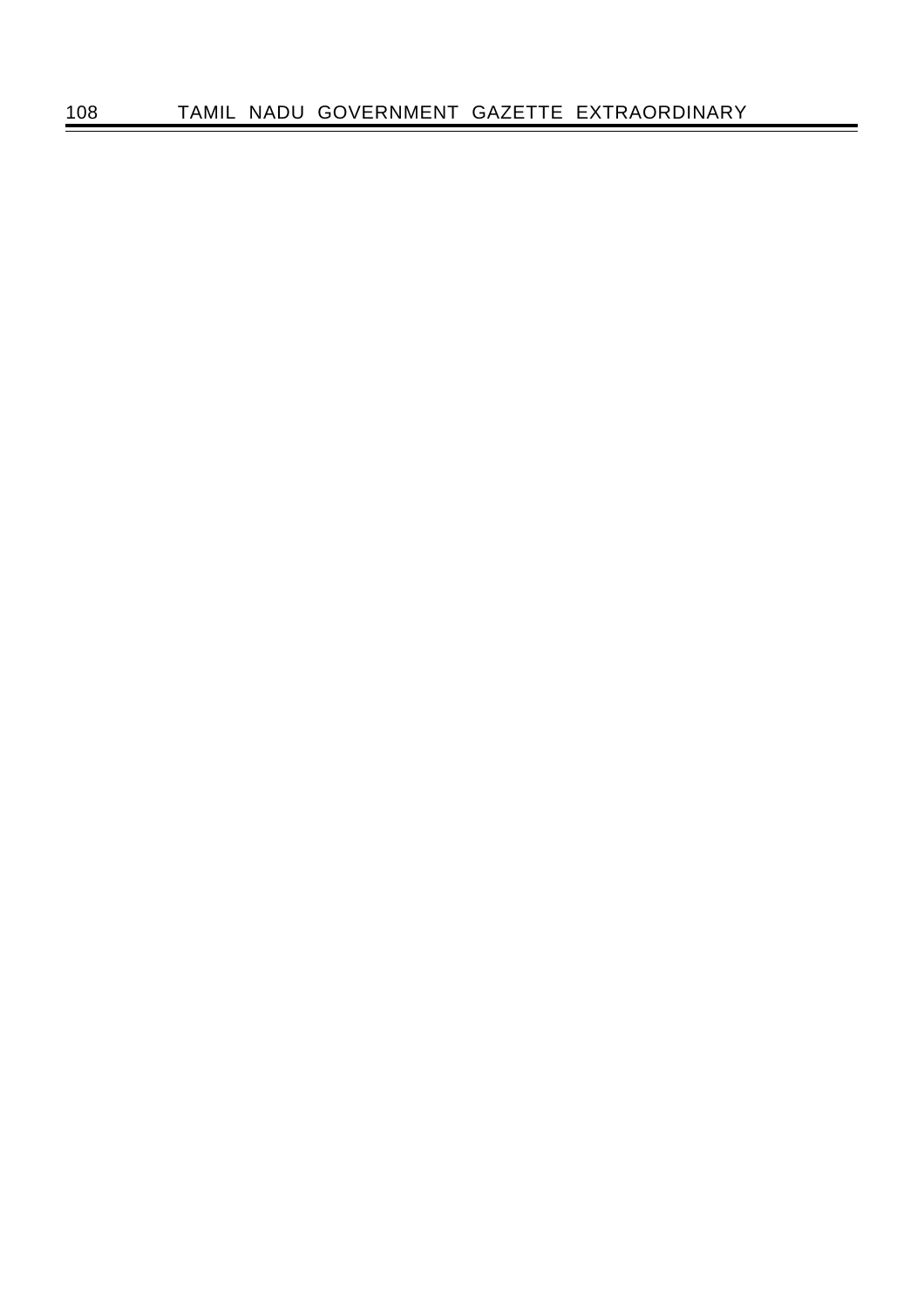The following Act of the Tamil Nadu Legislative Assembly received the assent of the Governor on the 5th August 2009 and is hereby published for general information:—

#### **ACT No. 27 OF 2009.**

#### *An Act to regulate the Jallikattu in the State of Tamil Nadu*

BE it enacted by the Legislative Assembly of the State of Tamil Nadu in the Sixtieth Year of the Republic of India as follows:-

**1.** (1) This Act may be called the Tamil Nadu Regulation of Jallikattu Act, 2009.

(2) It shall come into force on such date, as the State Government may, by notification, appoint.

**2.** (1) In this Act, unless the context otherwise requires,—

(*a*) "Collector" means the Collector of a District and includes any officer specially appointed by the Government to perform the functions of the Collector under this Act;

(*b*) "Government" means the State Government;

(*c*) "Jallikattu" includes "manjuvirattu", "oormaadu", "vadamadu", "erudhu vidum vizha" and all such events involving taming of bulls.

**3.** (1) Notwithstanding anything contained in any other law for the time being in force or in any judgement, or decree or order of any court or other authority, no person shall conduct "Jallikattu" (hereinafter referred to in this Act as "the event") without prior written permission of the Collector.

(2) No permission under sub-section (1) shall be granted to any person, to conduct the event, unless the Collector satisfies himself that,—

(i) the event is conducted during the months from January to May of a year;

(ii) the place selected is suitable for orderly conduct of the event;

(iii) the event should have been conducted during the past five years continuously;

(iv) the event shall be held at a place notified by the Collector in the District Gazette.

(3) A permission granted under sub-section (1) shall be—

(a) valid for such area, for such period and for such purposes, as may be specified therein;

(b) subject to such conditions and restrictions as may be specified therein.

(4) A permission granted under sub-section (1) may be withdrawn or modified by the Collector at any time prior to the conduct of the event, after giving a reasonable opportunity of hearing to the person organising the event:

 Provided that the permission may be withdrawn or modified by the Collector without giving a reasonable opportunity to the person organising the event if the Collector is satisfied, for reasons to be recorded in writing, that immediate action is necessary.

**4.** Every person who organises the event shall,—

Responsibility of organiser.

(i) take all precautionary steps for the orderly conduct of the event;

(ii) inform in writing to the Collector thirty days prior to the date of the event and obtain his permission;

(iii) double-barricade the arena or the way through which the bulls pass through, in order to avoid injuries to the spectators and by-standers who may be permitted to remain within the barricades;

(iv) fix up the gallery for the spectators to sit and watch the event and the gallery shall be made up with strong sticks to permit occupation;

(v) arrange to obtain prior permission of the Collector to the persons, who wish to bring their bulls to participate in the event;

Short title and commencement.

**Definitions** 

Regulation of Jallikattu.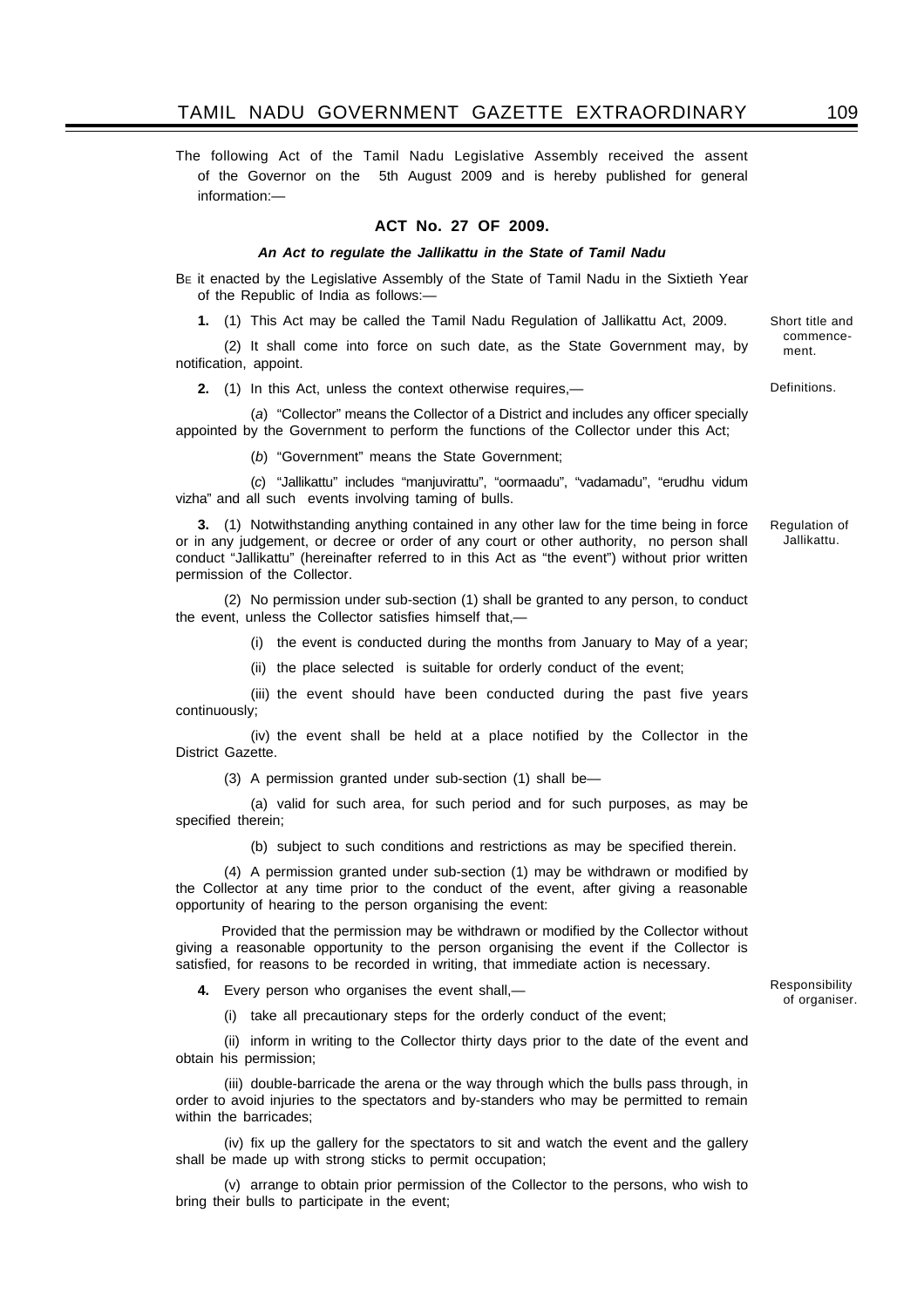(vi) ensure that the bulls are put to proper testing by the authorities of the Animal Husbandry Department to ensure that performance enhancement drugs are not administered to the bulls in any form and shall obtain a certificate to this effect in such form and in such manner as may be prescribed;

(vii) arrange to enroll the names and other particulars of the bull tamers in the event with the Collector at least fifteen days prior to the holding of the event and the bull tamers shall also be put to thorough check up by a medical team constituted by the Collector for this purpose;

(viii) ensure that every bull tamer to wear an exclusive dress for the sake of identification with necessary identification card issued by the Collector;

(ix) deposit with the Collector, a sum as may be determined by the Collector, which shall not be less than rupees two lakhs, for the benefit of the victim including the members of the family of the victim in case of accident or injury during the event:

 Provided that nothing in this clause, shall be deemed to make the Government or any of its authorities liable to make payment of compensation for the injury or loss caused during the course of conduct of event unless it is established there is a default on the part of the authorities in complying with the provisions of this Act; and

(x) carryout any other responsibility that may be prescribed.

**5.** The Collector shall,—

(i) ensure double barricading of the arena at the minimum of six feet height so that bulls will not jump the double barricading and avoid causing of injuries to the spectators;

(ii) ensure the number of spectators in the gallery shall not exceed the limit prescribed by the Public Works Department;

(iii) ensure safety certificate is obtained from the Public Works Department for the double barricading and for the safety of the gallery;

(iv) ensure that the bulls are free of any diseases and not intoxicated or administered with any substance like nicotine, cocaine with the object of making them more aggressive or ferocious with the assistance of the Animal Husbandry Department;

(v) arrange to provide adequate police protection at the places where the event is held;

(vi) arrange to provide adequate medical facilities including the ambulance at the place where the event is held, to give medical treatment and constitute a medical team for such purpose;

(vii) arrange for necessary drinking water supply as well as sanitation facilities in the place where the event is to be held;

(viii) authorise an officer not below the rank of a Deputy Collector to look after each item of event and arrangement like checking up of bulls, checking up of bull tamers, checking up of the barricading and gallery arrangements, medical facilities, water supply, sanitary arrangements and safety of spectators and any other requirement in connection with the event:

(ix) arrange to give wider publicity of the provisions of the Prevention of Cruelty to Animals Act, 1960 and the rules framed thereunder and the risk involved in participating in the event;

(x) ensure the presence of Animal Welfare activists representing the Animal Welfare Board established under the Prevention of Cruelty to Animals Act, 1960 during the conduct of the event;

(xi) videograph the entire event and provide the same to the Government or any other authority as and when required; and

(xii) make all such other arrangements as may be prescribed.

**6.** (1) Where the Collector refuses to give permission under sub-section (1) of section 3, any person aggrieved by such order of refusal may file an appeal to the Government within a period of fifteen days from the date on which such order is communicated to him:

Arrangements to be made by the Collector.

Appeal.

59 of 1960.

Central Act

Central Act 59 of 1960.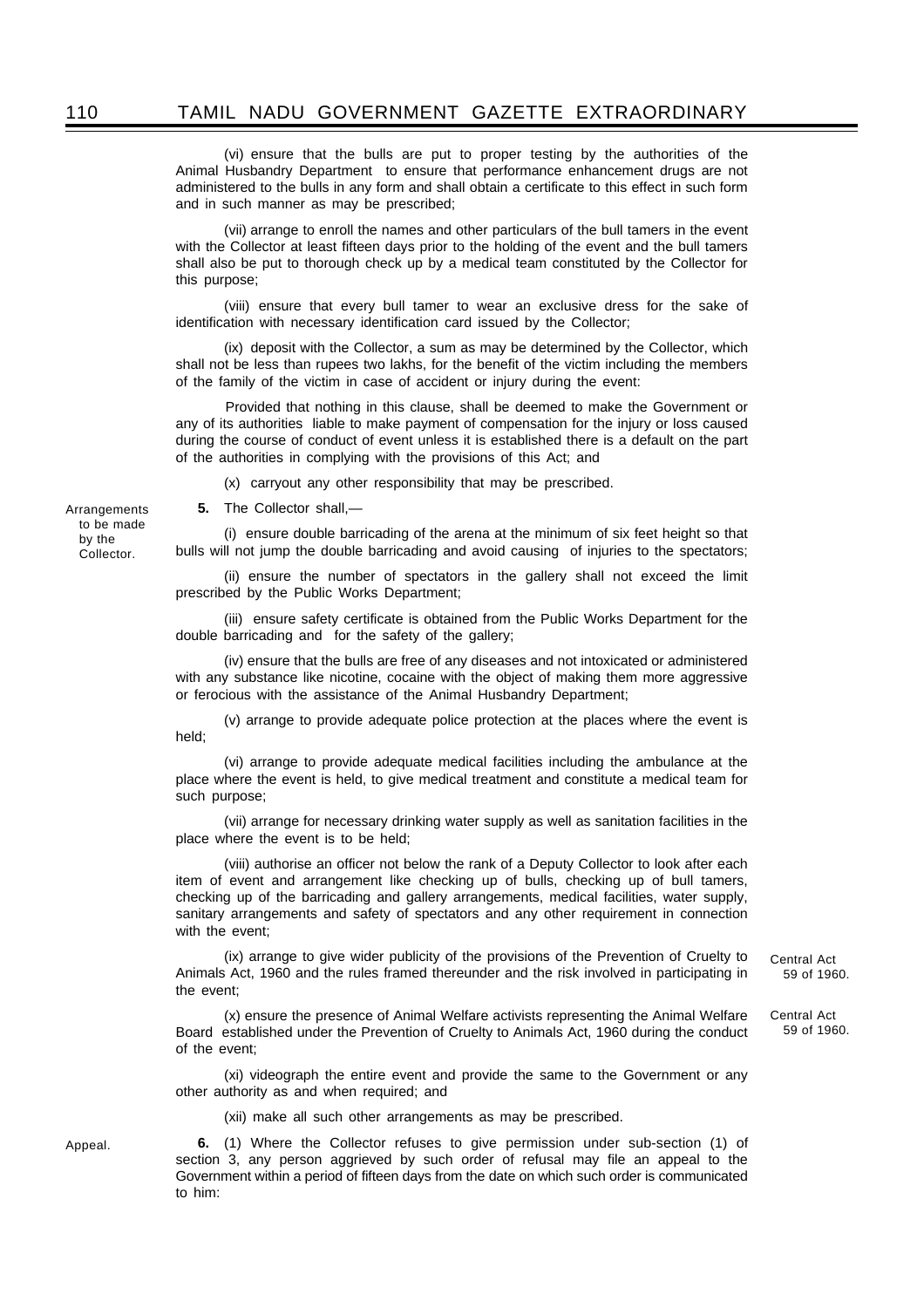Provided that the Government may entertain an appeal after the expiry of the said period of fifteen days if it is satisfied that the appellant has sufficient cause for not preferring an appeal within the period of fifteen days.

(2) On receipt of the appeal under sub-section (1), the Government shall after examining the case and after giving the appellant an opportunity of being heard pass such order as they deem fit.

**7.** Whoever contravenes the provisions of this Act shall, on conviction, be punishable with imprisonment which may extend to one year, or with fine which may extend to ten thousand rupees or with both. Penalty.

**8.** No suit, prosecution or other legal proceedings shall lie against any person for anything which is in good faith done or intended to be done in pursuance of this Act or a rule or order made thereunder.

**9.** If any difficulty arises in giving effect to the provisions of this Act, the Government may by order published in the *Tamil Nadu Government Gazette* make such provisions, not inconsistent with the provisions of this Act, as appear to them to be necessary or expedient for removing the difficulties.

**10.** The provisions of this Act shall be in addition to and not in derogation of any other law for the time being in force.

**11.** (1) The Government may make rules for carrying out all or any of the purposes of this Act.

(2) (*a*) All rules made under this Act shall be published in the *Tamil Nadu Government Gazette* and unless they are expressed to come into force on a particular day shall come into force on the day on which they are so published.

(*b*) All notifications issued under this Act shall, unless they are expressed to come into force on a particular day, come into force on the day on which they are so published.

(3) Every rule made or notification or order issued under this Act shall as soon as possible, after it is made or issued, be placed on the Table of the Legislative Assembly and if, before the expiry of the session in which it is so placed or in the next session, the Legislative Assembly makes any modification in any such rule or notification or order, or the Legislative Assembly decides that the rule or notification or order should not be made or issued, the rule or notification or order shall thereafter have effect only in such modified form or be of no effect, as the case may be, so, however, that any such modification or annulment shall be without prejudice to the validity of anything previously done under that rule or notification or order.

(By order of the Governor)

S. DHEENADHAYALAN, *Secretary to Government, Law Department.*

Protection of action taken in good

faith. Power to remove difficulties.

Operation of other laws not affected.

Power to make rules.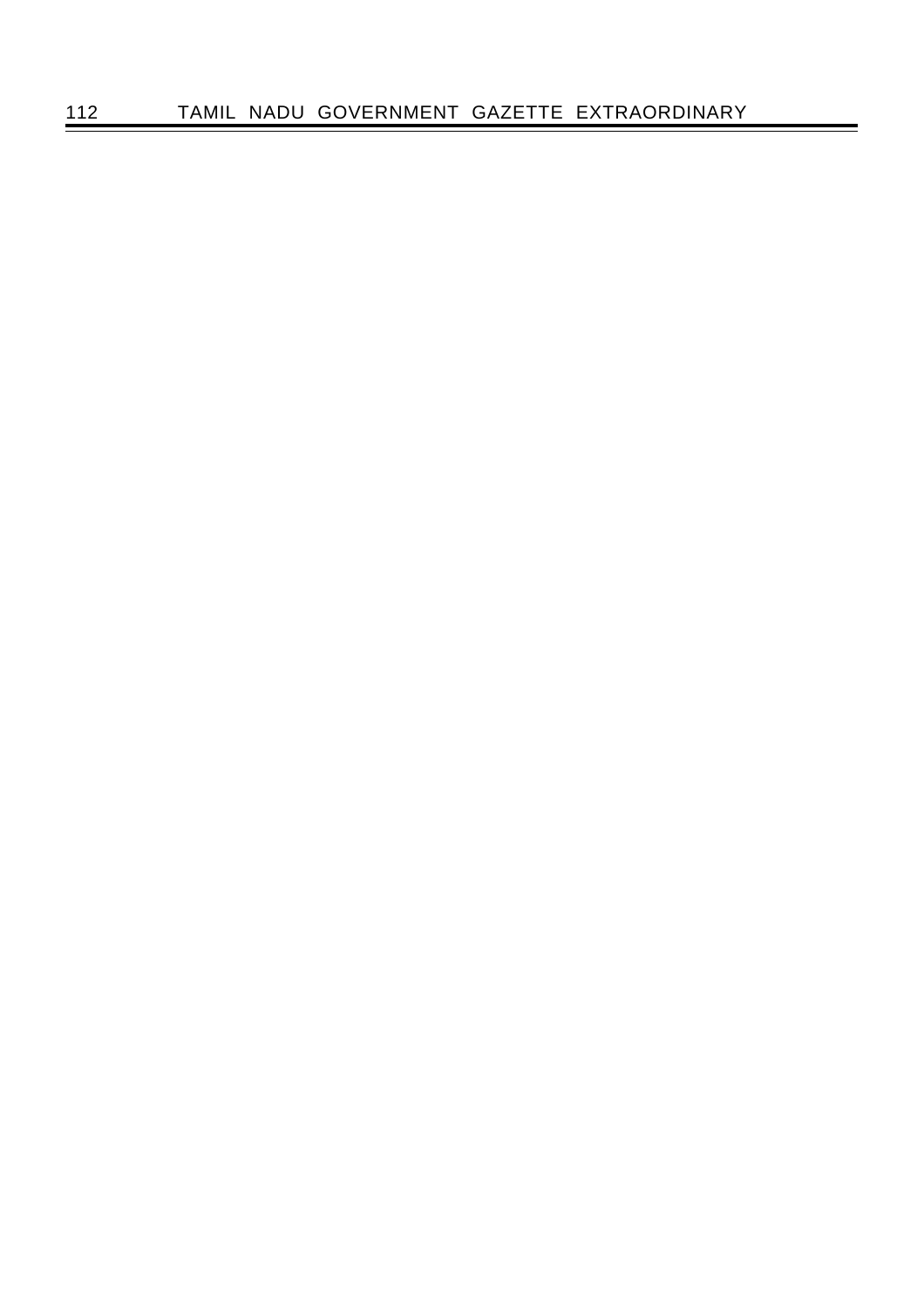The following Act of the Tamil Nadu Legislative Assembly received the assent of the Governor on the 6th August 2009 and is hereby published for general information:—

### **ACT No. 28 OF 2009.**

### *An Act further to amend the Tamil Nadu Panchayats Act, 1994*

BE it enacted by the Legislative Assembly of the State of Tamil Nadu in the Sixtieth Year of the Republic of India as follows:—

**1.** (1) This Act may be called the Tamil Nadu Panchayats (Amendment) Act, 2009.

(2) It shall come into force at once.

Tamil Nadu Act 21 of 1994.

**2.** ln section 110 of the Tamil Nadu Panchayats Act, 1994 (hereinafter referred to as the principal Act), in clause (*g*), the expression "or tank" shall be omitted. Amendment of section 110.

**3.** In section 112 of the principal Act, for clause (*aa*), the following clause shall be substituted, namely:— Amendment of

"(*aa*) the excavation, repair and maintenance of tanks and the construction of water works for the supply of water for drinking, washing and bathing purposes;".

(By order of the Governor)

S. DHEENADHAYALAN, *Secretary to Government, Law Department.*

Short title and commencement.

section 112.